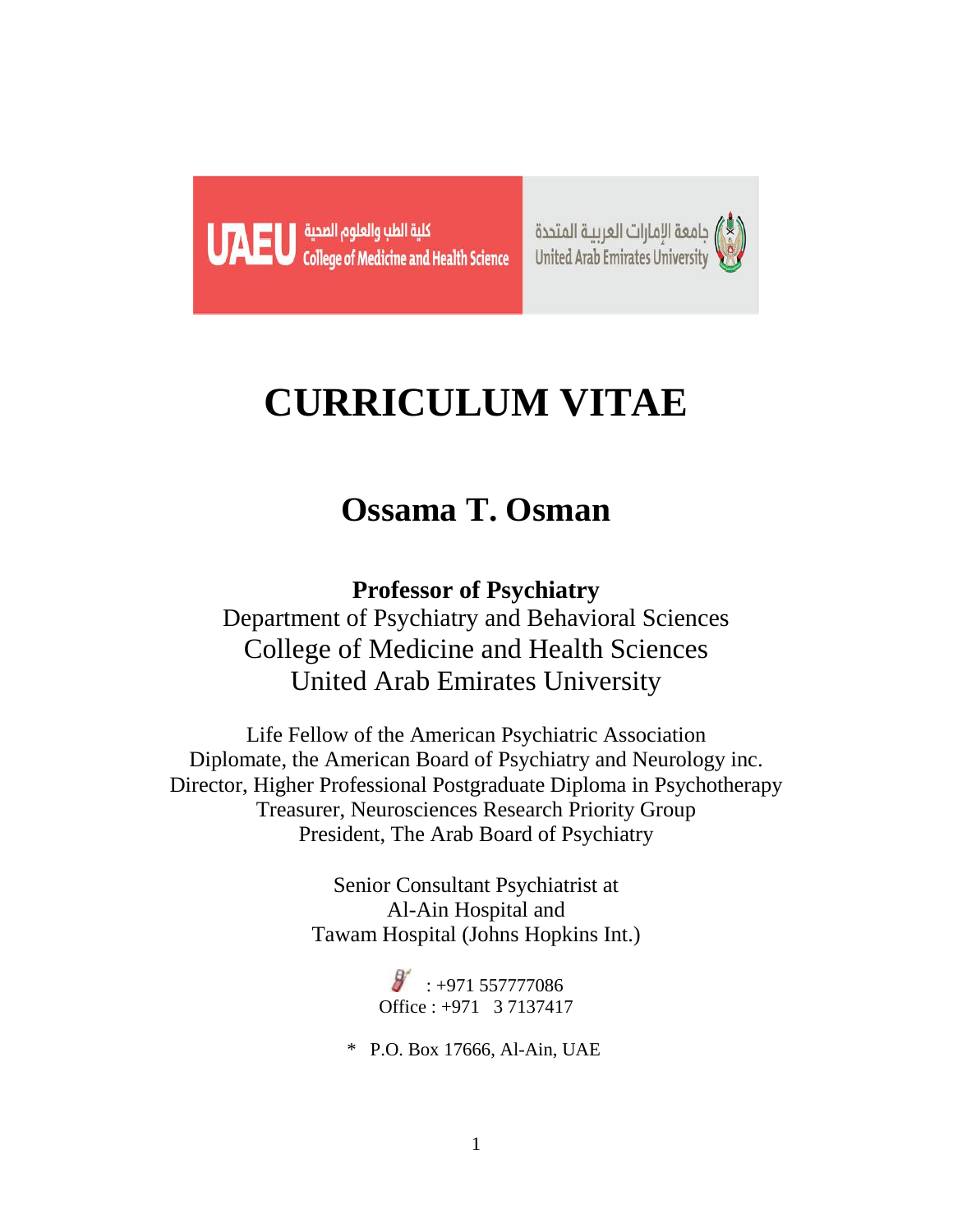## **CURRICULUM VITAE**

## **OSSAMA T. OSMAN**

## Professor of Psychiatry, CMHS, UAE University Consultant Psychiatrist

## **TABLE OF CONTENTS**

| $\mathbf{1}$ .  |                                                          | (3)  |
|-----------------|----------------------------------------------------------|------|
| $\mathcal{Q}$ . |                                                          | (4)  |
| 3.              |                                                          | (4)  |
| 4.              |                                                          | (5)  |
| 5.              | MEMBERSHIP, FELLOWSHIP OF PROFESSIONAL SOCIETIES         | (5)  |
| 6.              |                                                          | (5)  |
| 7.              |                                                          | (6)  |
| 8.              | PUBLICATIONS IN PEER REVIEWED JOURNALS/BOOK CHAPTERS     | (6)  |
| $\Omega$ .      |                                                          | (9)  |
| 10.             |                                                          | (10) |
| 11.             |                                                          | (12) |
| 12.             |                                                          | (16) |
| 13.             |                                                          | (17) |
| 14.             |                                                          | (19) |
| 15.             | CONGRESSES, CONFERENCES, WORKSHOPS, COURSES AND SEMINARS | (22) |
| 16.             |                                                          |      |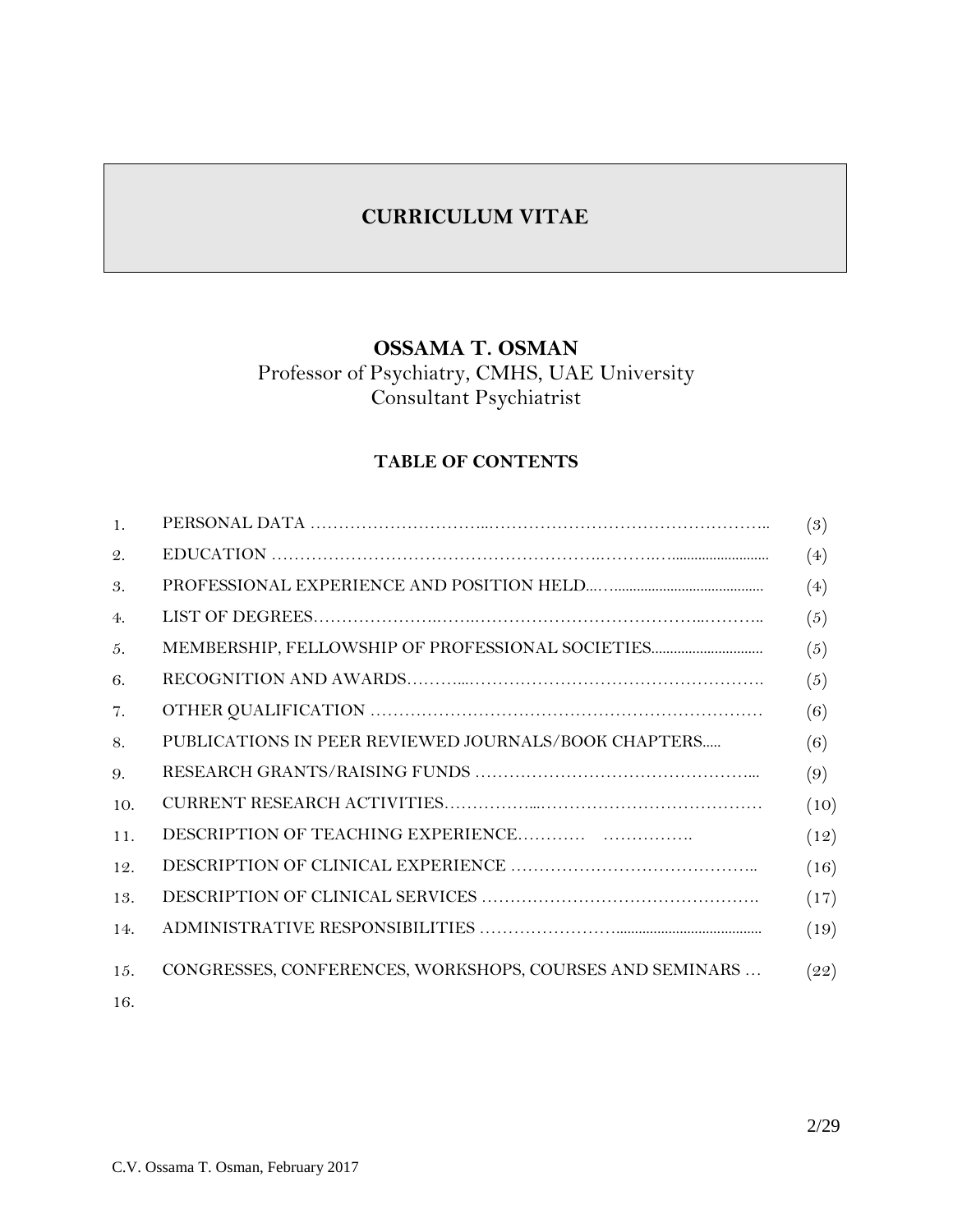## **PERSONAL DATA**

| Name:                 | OSSAMA M. TAWAKOL OSMAN                                                                                                                                                                                                                                                            |
|-----------------------|------------------------------------------------------------------------------------------------------------------------------------------------------------------------------------------------------------------------------------------------------------------------------------|
|                       |                                                                                                                                                                                                                                                                                    |
| Nationality:          | UNITED STATES                                                                                                                                                                                                                                                                      |
| Passport No:          | 506248635                                                                                                                                                                                                                                                                          |
| Place of Birth:       | Cairo-Egypt                                                                                                                                                                                                                                                                        |
| Professional Address: | Department of Psychiatry and Behavioral Sciences<br>College of Medicine and Health Sciences<br><b>UAE</b> University<br>P.O. Box 17666<br>Al-Ain, United Arab Emirates<br>Telephone: +971 3 7137417<br>Mobile: +971 557777086<br>Fax: $+97137672995$<br>E-mail: ossamao@uaeu.ac.ae |
| Home Address:         | East-West Compound- Tawam Roundabout, Villa #21<br>Alain, UAE<br>Telephone: +971 557777086<br>E-mail: ossamao@icloud.com                                                                                                                                                           |

Health Authority – Abu Dhabi (HAAD) License: **GD 10624**, Consultant Psychiatrist. State of Texas Medical Board License number **R1998**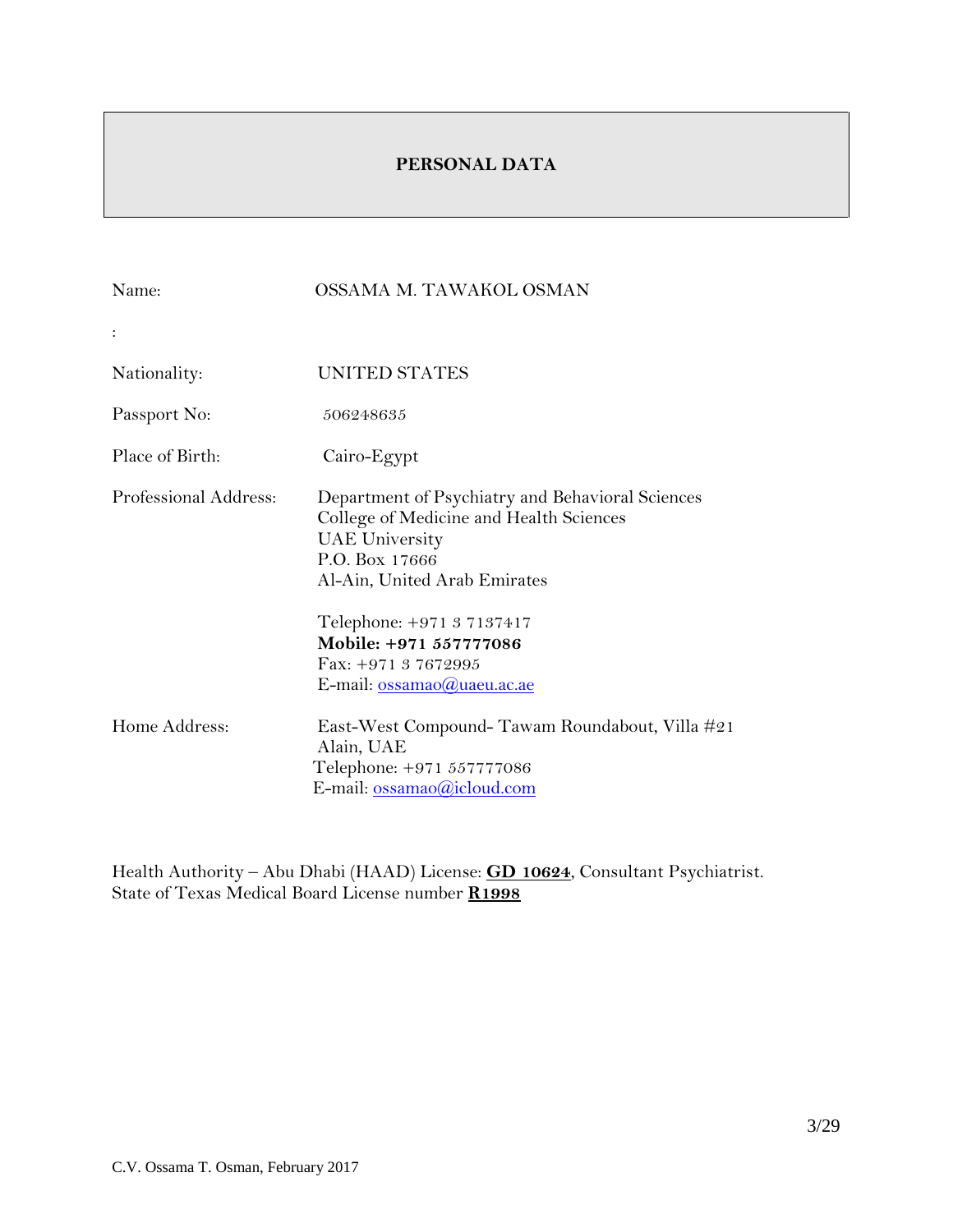## **EDUCATION**

- American Board of Psychiatry & Neurology (re-Certification valid till December 2027).
- M.B.B.Ch., Faculty of Medicine- Cairo University, **Egypt**. (June 1979)

## POSITIONS

## **2018-current**

## **Full Professor**

Department of Psychiatry and Behavioral Sciences, College of Medicine and Health Sciences, UAE University

## **2004 – 2018**

#### **Associate Professor**

Department of Psychiatry and Behavioral Sciences, College of Medicine and Health Sciences, UAE University

#### **199 – 2004**

## **Medical Director and Consultant Psychiatrist**

Al-Amal Addiction Treatment and Rehabilitation Hospital (276 bed), Jeddah, Saudi Arabia.

## **2004 – Present**

#### **Consultant – Psychiatrist**

Al-Ain Hospital and Tawam Hospital - Al-Ain, UAE

## **1987 – 1990**

## **Fellowship – Clinical Psychopharmacology Research**

• The National Institute of Mental Health (NIMH), Bethesda, Md, USA.

#### **1983 – 1987**

## **Resident and Senior Resident – Psychiatry Residency Program**

• Southern Illinois University School of Medicine, Springfield, Illinois, USA.

#### **1981– 1983**

Moved to the United States, prepared for equivalence exams, obtained ECFMG certification then applied to the residency matching program.

#### **1980 – 1981**

**General Medicine Compulsory Public Service** Ministry of Health Hospitals, Cairo Egypt.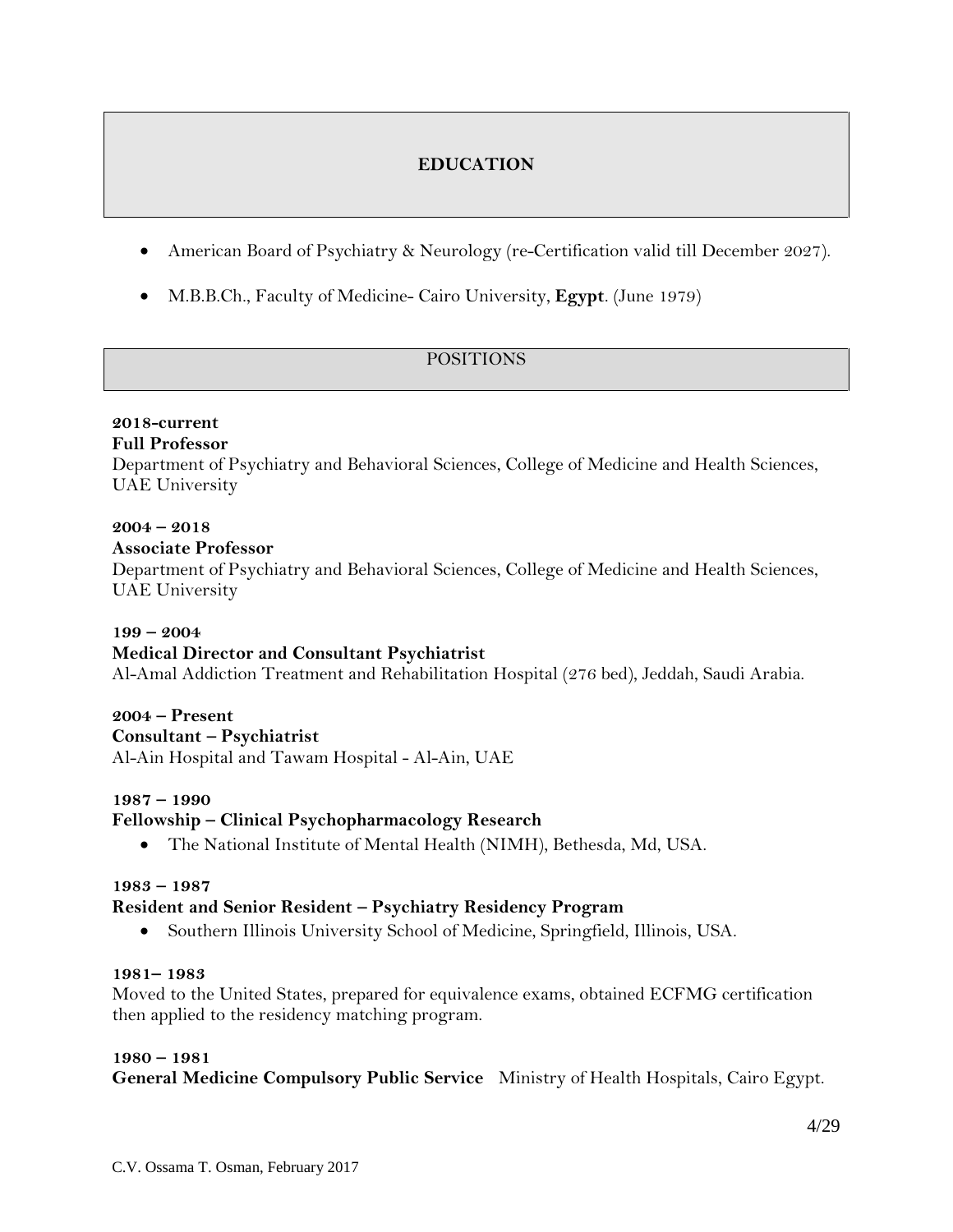## **DEGREES**

**1979 Bachelor of Medicine and Surgery (M.B.B.Ch.)** Faculty of Medicine , Cairo University, Egypt

**2017** Recertified by **the American Board of Psychiatry and Neurology (DABPN)**

## **MEMBERSHIP OR FELLOWSHIP OF PROFESSIONAL SOCIETIES**

- **2016** Life Fellow of the American Psychiatric Association (LFAPA**)**
- **2003** Fellow of the American Psychiatric Association (FAPA**)**
- **2004 2000** Member of the American Academy of Addiction Psychiatry
- **1983** Member of the American Psychiatric Association

## **RECOGNITION AND AWARDS**

**2017** Faculty Excellence Award in service- College of Medicine and Health Sciences-UAEU **2016/2017** Best teacher award College of Medicine and Health Sciences- UAEU **1987** The Pamela Monjorier Award for Schizophrenia Research (1987) awarded by Southern Illinois University – School of Medicine to a post-graduate physician trainees in psychiatry for excellence in basic science research relevant to Schizophrenia.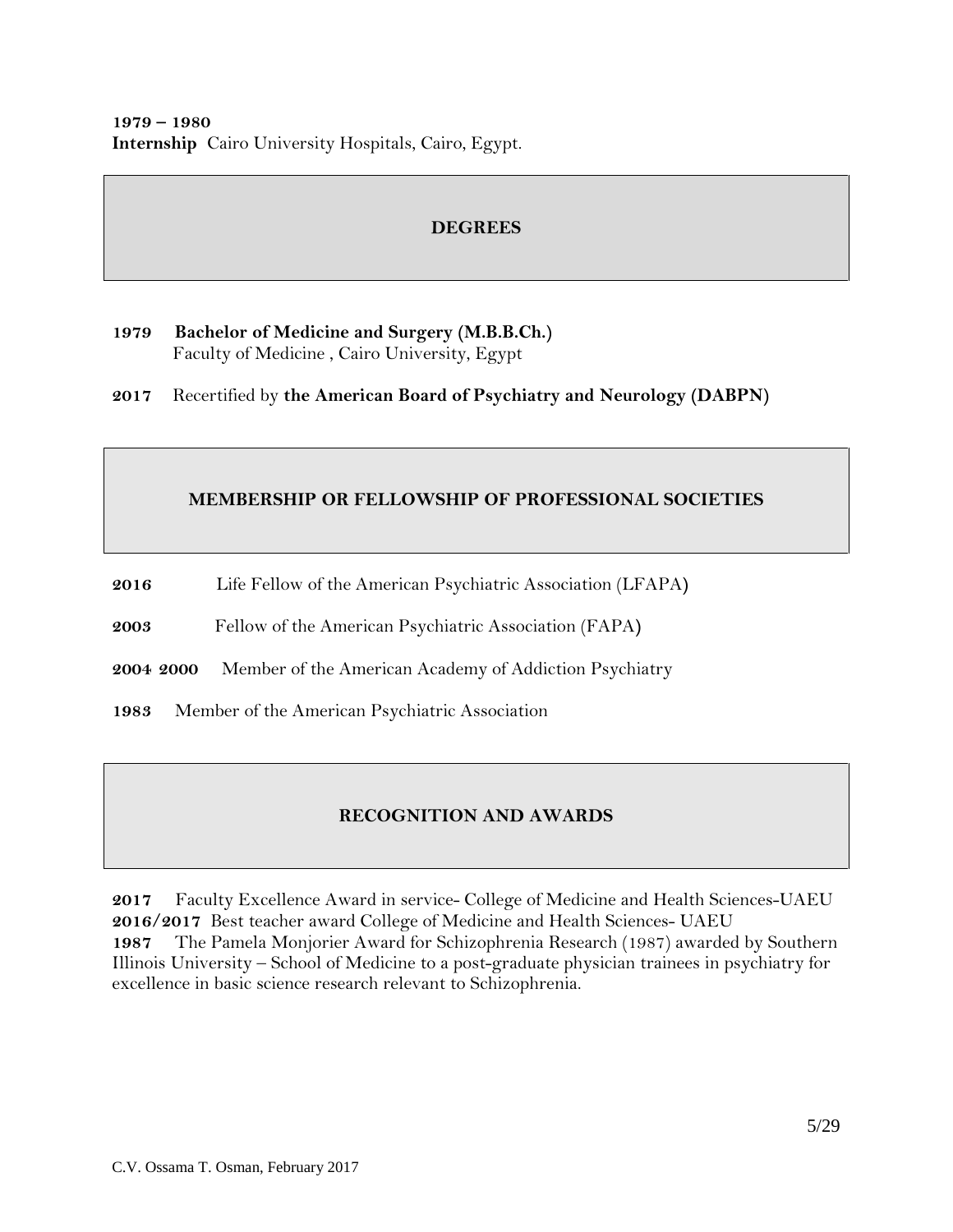## **OTHER QUALIFICATIONS**

- 1. Certificate in Trauma and Recovery Harvard Program for Refugee Trauma, Boston, Massachusetts 2011.
- 2. Education Commission for Foreign Medical Graduate (ECFMG) Certificates July 1982
- 3. Basic Life Support (BLS) Certification and Recertification regularly every 2 years latest recertification was in February 2019 (current)

## **PUBLICATIONS IN PEER REVIEWED JOURNALS**

1. 1. **Osman OT**, Al-Mugaddam F, Eapan BR, Jafferany M, Souid A-K. Attentiveness of dermatologists in the Middle East to psychocutaneous medicine. Prim Care Companion CNS Disord 2017; 19 (2):16m02080.

2. **Osman OT**, Emam E, Zoubeidi T, Torab F, Al-Mugaddam F, Souid AK. Psychological assessment of Emirati patients pursuing bariatric surgery for obesity. Prim Care Companion CNS Disord 2017;19(3):16m02090

3. **Osman OT**, Sabri S, Zoubeidi T, Alharbi AI, Rizk D, Narchi H, Souid A-K. Prevalence, severity and correlates of Premenstrual Dysphoric Disorder symptoms among women in the Arabian Peninsula. Prim Care Companion CNS Disord 2017 Jul 6;19(4). pii: 17m02112. doi: 10.4088/PCC.17m02112.

4. **Osman OT**, Nasir L, Mollica R, Zoubeidi T, Lavelle J, Amawi N. Trauma Informed Care Survey of Psychiatrists and Primary Care Physicians in the Middle East. Primary Care Companion of CNS Disord 2017 Sep 28;19(5).

5. **Osman OT**, Souid AK, Al-Mugaddam F, Eapen BR, Jafferany M. [Attentiveness of](https://www-ncbi-nlm-nih-gov.ezproxy.uaeu.ac.ae/pubmed/28453238)  [Dermatologists in the Middle East to Psychocutaneous Medicine.](https://www-ncbi-nlm-nih-gov.ezproxy.uaeu.ac.ae/pubmed/28453238) Prim Care Companion CNS Disord. 2017 Apr 27;19(2). doi: 10.4088/PCC.16m02080.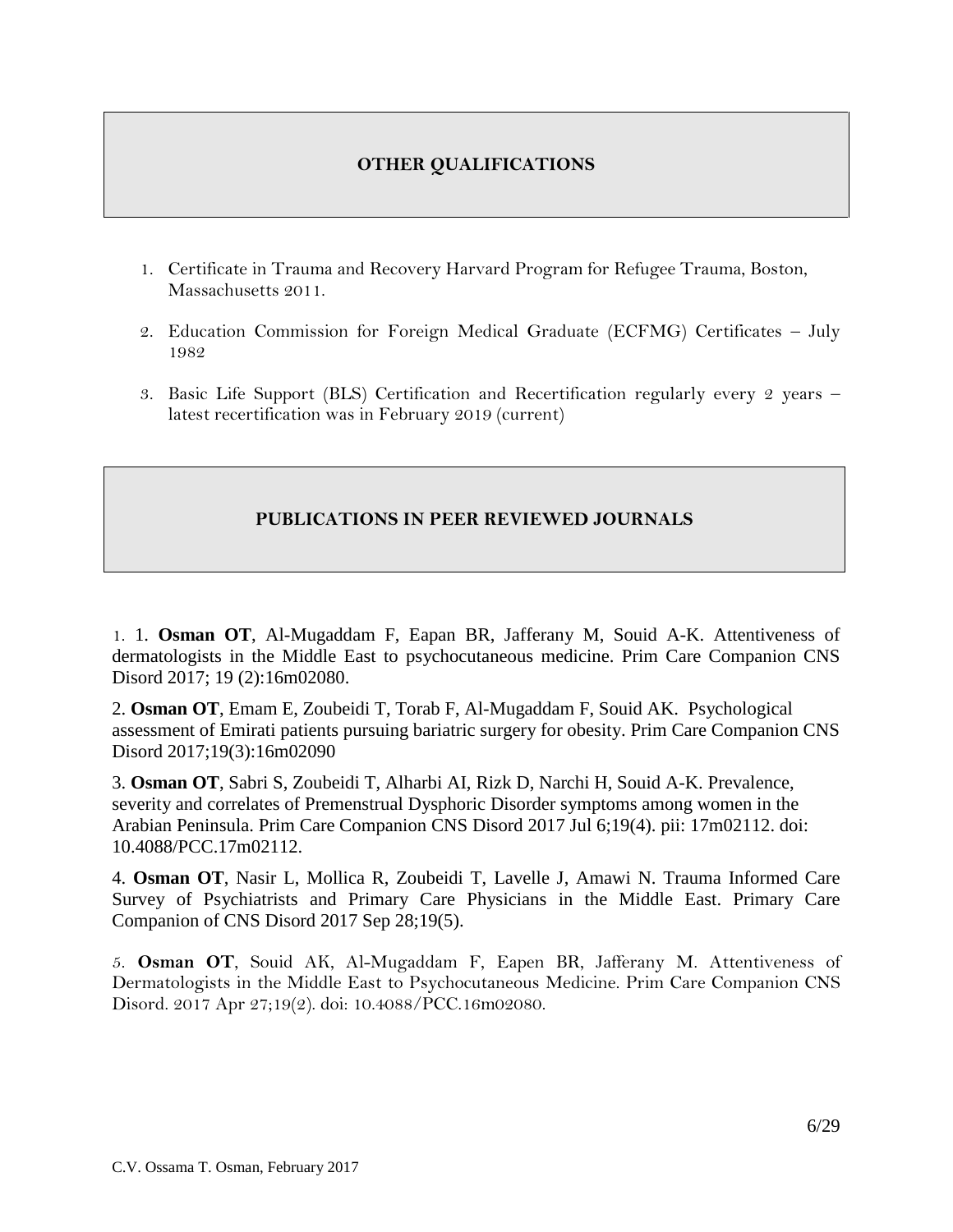6. Mufaddel A, **Osman OT**, Al-Hassani G, Al-Bedwawi S, and Hashim MJ. Basal Ganglia Calcification in Psychiatric Inpatients: A Case-Control Study. Cogn Behav Neurol Volume 29, Number 3, September 2016.

7. **Osman OT**, Abbas AK, Eid HO, Salem MO, Abu-Zidan FM. Alcohol-related road traffic injuries in Al-Ain City, United Arab Emirates. Traffic Inj Prev. 2015;16(1):1-4. doi: 10.1080/15389588.2014.895923. Epub 2014 Sep 26. PMID: 24617582.

8. Alhassani G, Osman OT. Mental health law profile: the United Arab Emirates. BJPsych Int. 2015 Aug 1;12(3):70-72. eCollection 2015 Aug. PubMed PMID: 29093862; PubMed Central PMCID: PMC5618928.

9. Amawi N, Mollica RF, Lavelle J, **Osman O**, Nasir L. Overview of research on the mental health impact of violence in the Middle East in light of the Arab Spring. J Nerv Ment Dis. 2014 Sep;202(9):625-9. doi: 10.1097/NMD.0000000000000174. Review. PMID: 25126755

10. **Osman OT**, Abbas AK, Eid HO, Salem MO, Abu-Zidan FM. Interpersonal violence in the United Arab Emirates. Int J Inj Contr Saf Promot. 2014;21(3):260-5. doi: 10.1080/17457300.2013.812666. Epub 2013 Jul 4. PMID: 23826800

11. Shaikh RB, Muttappallymyalil J, Sreedharan J, **Osman OT**. A call to address Dokha smoking: an emerging form of tobacco use. Public Health. 2014 Aug;128(8):766-7. doi: 10.1016/j.puhe.2014.05.010. Epub 2014 Jul 4. PMID: 24999159

12. Vupputuri S, Hajat C, Al-Houqani M, **Osman O**, Sreedharan J, Ali R. Midwakh/dokha tobacco use in the Middle East: much to learn. Tobacco control, tobaccocontrol-2013-051530 (2014)

13. Mufaddel A, Alsabousi M, Salih B, Alhassani G, **Osman OT**. A case of Gorlin-Goltz syndrome presented with psychiatric features. Behav Neurol. 2014; 2014:830874. doi: 10.1155/2014/830874. Epub 2014 Mar 10. PMID: 24803734

14. Mufaddel A, **Osman OT**, Almugaddam F, Jafferany M. A review of body dysmorphic disorder and its presentation in different clinical settings. Prim Care Companion CNS Disord. 2013;15(4). pii: PCC.12r01464. doi: 10.4088/PCC.12r01464. Epub 2013 Jul 18. Review. PMID: 24392251

15. Hashim MJ, Major S, Mirza DM, Prinsloo EA, **Osman O**, Amiri L, McLean M. Medical Students Learning Communication Skills in a Second Language: Empathy and expectations. Sultan Qaboos Univ Med J. 2013 Feb;13(1):100-6. Epub 2013 Feb 27. PMID: 23573389

16. **Osman OT**, Augusterfer EF. Telepsychiatry. Acad Psychiatry (Letter) 2012 Jul 1:36(4):345-6. doi: 10.1176/appi.ap.11100183. PMID: 22851036.

17. Gaferi H, **Osman O**, Matheson C, Wanigaratne S, Bond C. Substance misuse in Arabic countries: the need for published research International Journal of Prevention and Treatment of Substance Use Disorders (2013).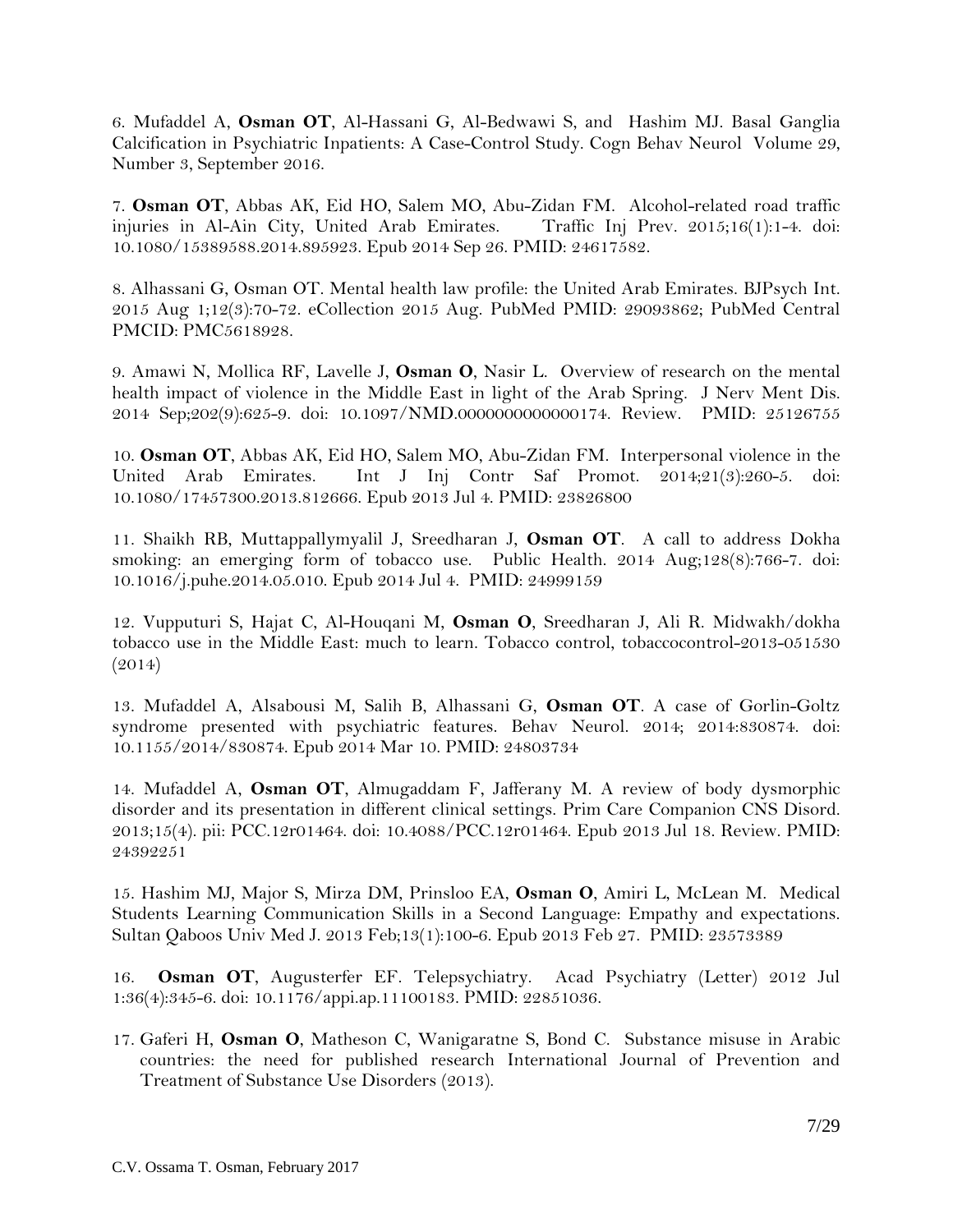- 18. **Osman OT**, Mufaddel A, Almugaddam F, Augusterfer EF. The Psychiatric Aspects of Skin Disorders. Expert Rev. Dermatol. 6(2), 195-209 (2011).
- 19. Qumsieh RY, Ali BR, Abdulrazzaq YM, **Osman O**, Akawi NA, Bastaki SM. Identification of new alleles and the determination of alleles and genotypes frequencies at the CYP2D6 gene in Emiratis. PLoS One. 2011;6(12):e28943. doi: 10.1371/journal.pone.0028943. Epub 2011 Dec 22. 22. PMID: 22216145
- 20. . **Osman OT**, Afifi M. Troubled minds in the Gulf: mental health research in the United Arab Emirates (1989-2008). Asia Pac J Public Health. 2010 Jul;22(3 Suppl):48S-53S. doi: 10.1177/1010539510373025. PMID: 20566533.
- 21. **Osman OT**. The skin as a mode of communication. Expert Rev. Dermato 5 (5), 493-496 (2010). 16.
- 22. **Osman OT**, Younis A, Al-Amiri Z. Infanticide Attempt by a Postpartum Depressed Mother. J Emerg. Med. Trauma and Acute Care JEMTAC 8 (2) 122-123, 2008**.**
- 23. **Osman OT**, Hsiao JK, Potter WZ. Dose-dependent effects of intravenous alprazolam on neuroendocrine, biochemical, cardiovascular, and behavioral parameters in humans. Psychopharmacology (Berl). 1993;111(3):295-300. PubMedPMID: 7870966.
- 24. . Manji HK, Hsiao JK, Risby ED, **Osman OT**, Rudorfer MV, Potter WZ. ECT treatment does not enhance neuroendocrine responses to serotonergic challenge. J Psychopharmacol. 1992 Jan;6 (4):501-8. doi: 10.1177/026988119200600405. PubMed PMID: 22291398.
- 25. **Osman OT**, Loschen EL. Self-injurious behavior in the developmentally disabled: pharmacologic treatment. Psychopharmacol Bull. 1992;28(4):439-49. Review. PubMed PMID: 1296222
- 26. Loschen EL, **Osman OT**. Self-injurious behavior in the developmentally disabled: assessment techniques. Psychopharmacol Bull. 1992;28(4):433-8. Review. PubMed PMID: 1296221.
- 27. **Osman OT**, DeVane CL, Greenblatt DJ, Potter WZ. Pharmacokinetic and dynamic correlates of intravenous alprazolam challenge. Clin Pharmacol Ther. 1991 Dec;50(6):656- 62. PubMed PMID: 1752109.
- 28. . Rudorfer MV, Risby ED, **Osman OT**, Gold PW, Potter WZ. Hypothalamic--pituitary- adrenal axis and monoamine transmitter activity in depression: a pilot study of central and peripheral effects of electroconvulsive therapy. Biol Psychiatry. 1991 Feb 1;29(3):253-64. PubMed PMID: 1707686.
- 29. **Osman OT**, Rudorfer MV, Potter WZ. Idazoxan: a selective alpha 2-antagonist and effective sustained antidepressant in two bipolar depressed patients. Arch Gen Psychiatry. 1989 Oct;46(10):958-9. PubMed PMID: 2572209.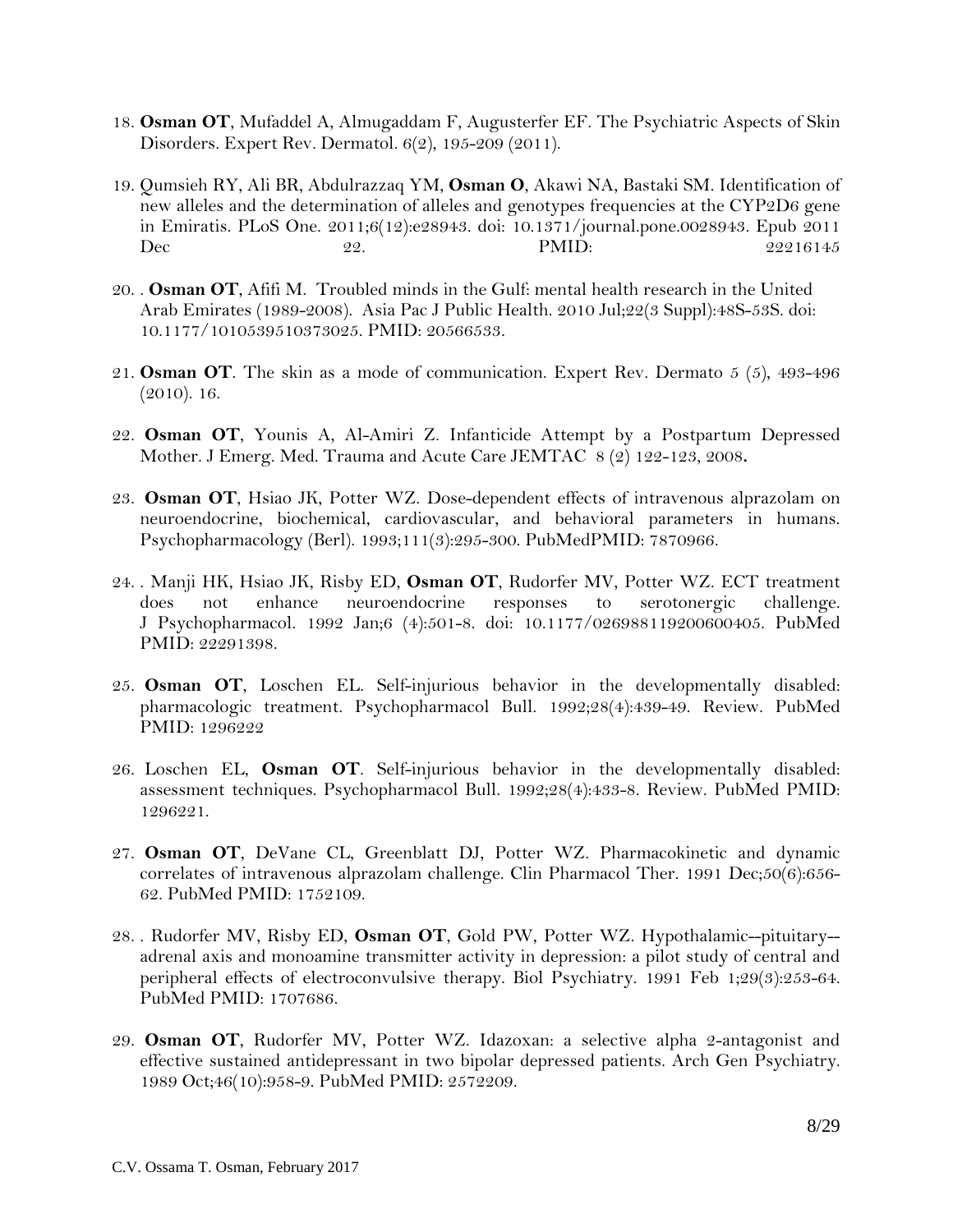- 30. . Rudorfer MV, **Osman OT**, Potter WZ. Alprazolam and aggression. Am J Psychiatry. 1989 Jul;146(7):949-50. PubMed PMID: 2742033.
- 31. **Osman OT**, Becker RE. Neuroleptics and their metabolites binding to alpha 1 and D2 receptors. Biol Psychiatry. 1988 Nov;24(7):815-8. PubMed PMID: 2906546.

## **BOOK CHAPTERS**

- Osman, O.T., Potter, W.Z.: Potentiation of dopamine in the treatment of refractory depression. In advances in Neuropsychiatry and Psychopharmacology: Refractory Depression, J.D. Amsterdam, Ed.). Raven Press, New York, pp 41-52, 1991.
- Potter WZ, Manji HK, Osman OT, and Rudorfer MV: New antidepressants and their possible modes of action, in New Prospects in Psychiatry. The Bio-Clinical Interface I. J.P. Macher & M.A. Crocq (eds) Elsevier Science Publishers. New York. pp 113-129, 1992.
- Osman, OT. The Psychological Aspects of Skin Diseases. In Skin and Cosmetics, pp.133-160, Galadari I. (edit.), Portsaeed Press, Dubai 2007

#### **RESEARCH GRANTS**

- **Global Health Institute Grant. "Building Capacity and Partnership for Excellence in Mental Health: A joint UAEU Collaboration Between UAEU and Harvard Medical School- HPRT".**
	- o Research theme: Trauma and Recovery
	- o Source: Zayed Institute for Public Health, College of Medicine and Health Sciences, UAEU (2011-12)
	- o Funded: (\$50.000).over 2 years
	- o Investigators: Mollica R [PI], Osman OT [Co-PI], Lavelle J, Naser L et al
- **The profile for Drug and Alcohol Addiction in the UAE**
	- o Research theme: Substance Use Disorders Phenomenology and Epidemiology
	- o Source: National Rehabilitation Center (NRC) External Agency Grant (2011- 12)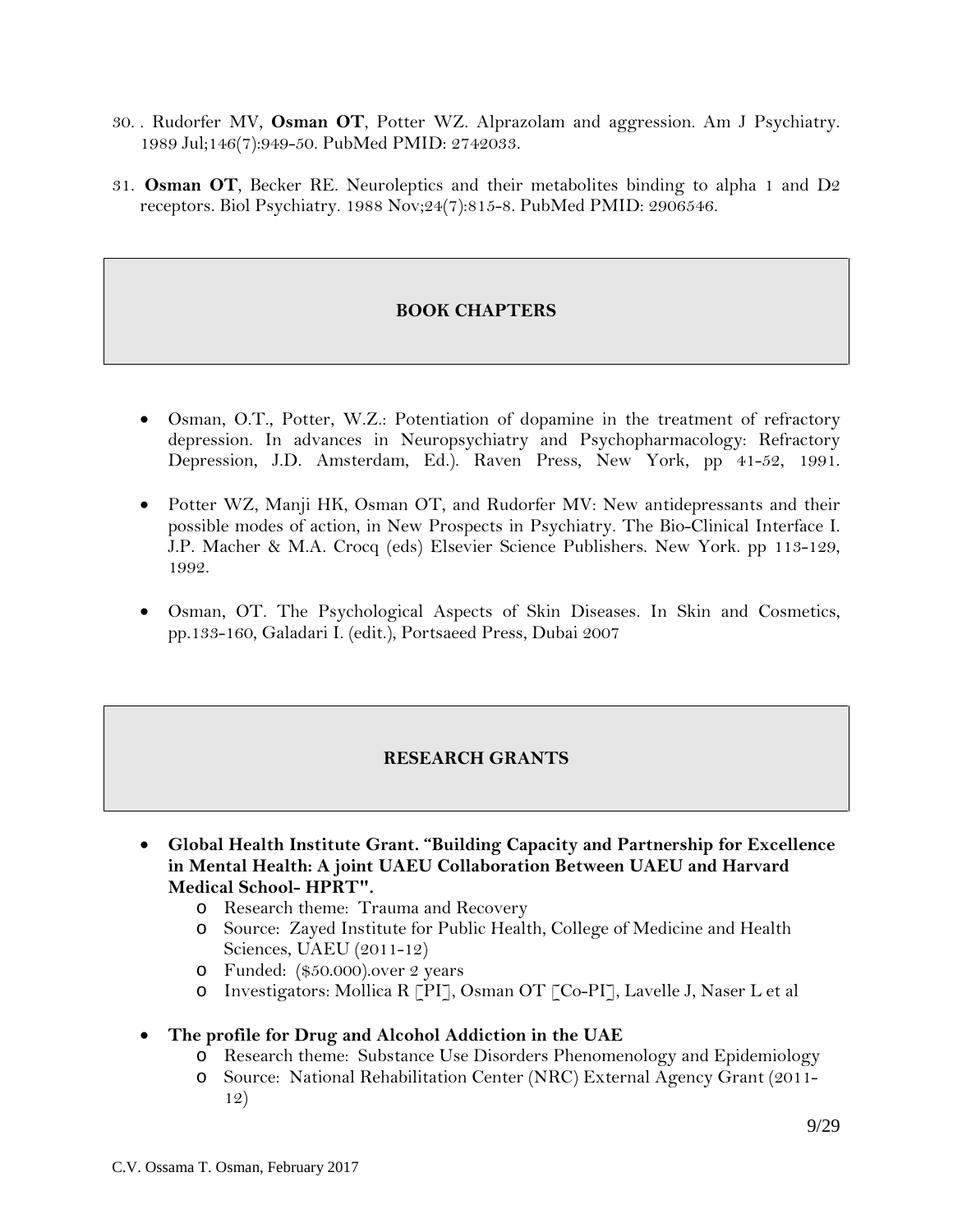- o Funded: 300,000 AED over 2 years
- o Investigators: Aw TC [PI], Osman OT, Blair I, Zoubaidi T, Sheek-Hussein M
- **The Prevalence of Psychiatric Morbidity and Its Functional Impact In Individuals With Obesity Referred for Bariatric Surgery'.**
	- o Research theme: Psychiatric Epidemiology in Obesity
	- o Source: Individual Research Grant, Research Affairs, UAEU Grant #:31M033/2010
	- o Funded: 15,000 AED over 1 year
	- o Investigators: Osman OT[PI], Emam E.
- **Prevalence and Functional Morbidity of the Premenstrual Dysphoric Disorder among Adult Women Patients in Al-Ain Primary Care Settings.**
	- o Research theme: Women Mental Health Disorders.
	- o Source: Individual Research Grant, Research Affairs, UAEU (2005)
	- o Funded: 15,000 AED
	- o Investigators: Osman OT [PI], Diaa E.Rizk [co-PI]

## **CURRENT RESEARCH ACTIVITIES**

I started my research projects early during my senior residency training year at Southern Illinois University (SIU) School of Medicine in Springfield Illinois. These activities included my first basic laboratory study on brain receptor binding of neuroleptics and their metabolites to alpha 1 and D2 receptors using HPLC and radioactive isotope binding methodologies. This valuable scholarly experience has resulted in my first publication in 'Biological Psychiatry' a journal with an impact factor of 11.2. It spearheaded my further interest in pursuing formal research training.

In 1987, after completing my 4 years of residency training at SIU, I started a postgraduate research fellowship training for three years at the Clinical Pharmacology section of the Neurosciences branch at the National Institute of Mental Health (NIMH). There I conducted several clinical pharmacologic research studies on patients and normal volunteers. I studied the effects of drug challenges on the neuroendocrine and neurotransmitter functions. I also studied the effects of novel alpha 2 receptor antagonists on Bipolar Mood disorders. I also collaborated with colleagues there on studying the neurotransmitter effects of electroconvulsive therapy.

My academic career subsequently focused on bridging clinical research and practice through community clinical and research program development. I had a diverse international experience. As an assistant professor of psychiatry at University of South Florida in Tampa I developed the first Psychiatric research program at the Bay Pines Veteran Administration Medical Center in 1990 for schizophrenia research. As an assistant professor of psychiatry and associate chairman for research at SIU- School of Medicine I helped develop the research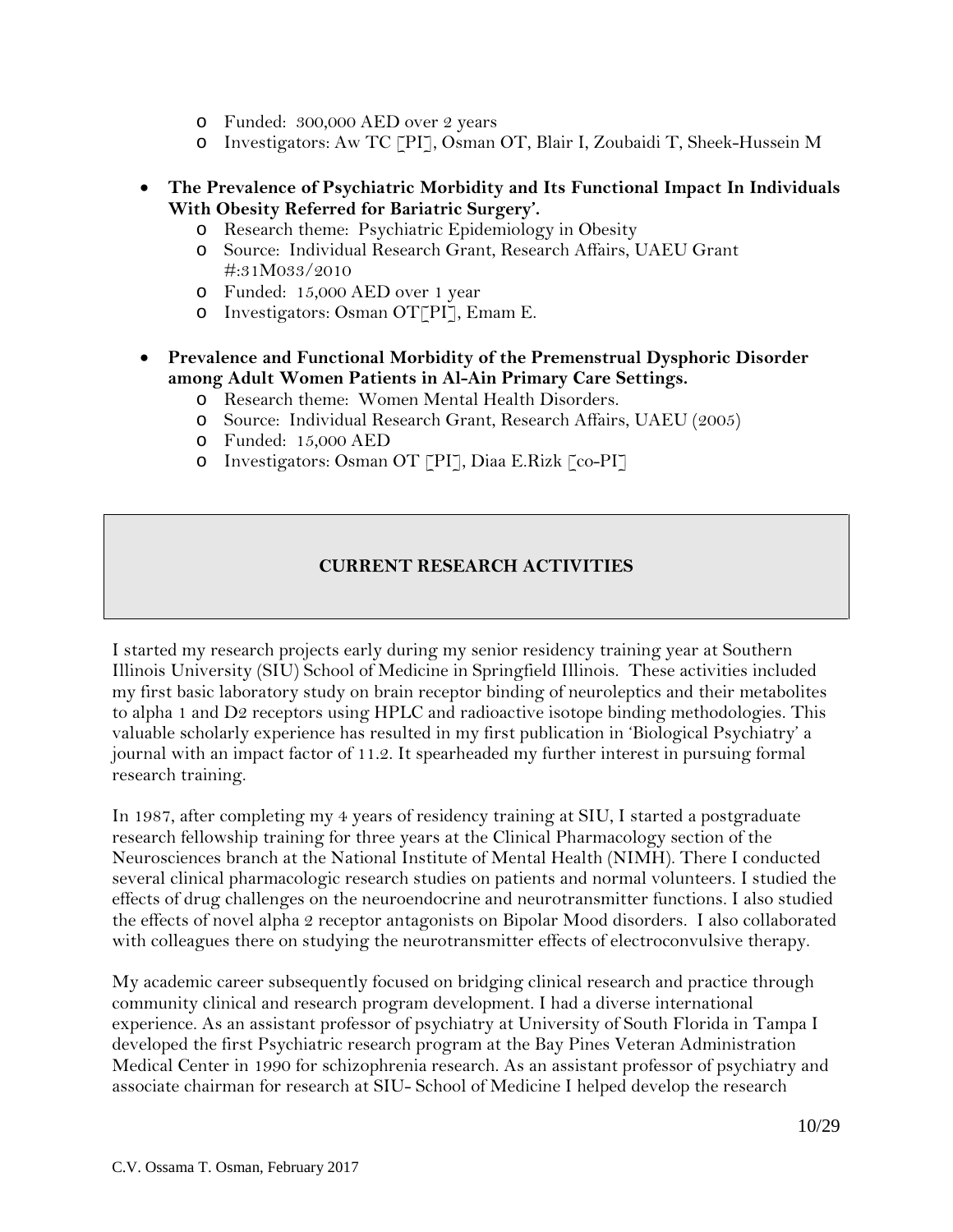program in the field of developmental disabilities in 1993. During my tenure as an Associate Professor and director of Clinical psychopharmacology research at the department of psychiatry and Behavioral Sciences at Mercer University College of Medicine till1999.

In the United Arab Emirates (UAE) I joined as an associate professor and am currently a full Professor in the department of psychiatry and health sciences at the Faculty of Medicine and Health Sciences UAE University. My research activities emphasized epidemiologic community studies in the primary care as well as Arabic translation of structured diagnostic research instruments. I published in peer-reviewed journals and lectured and presented internationally and widely both in the United States and in the Middle East.

In the UAE, I conducted several collaborative interdisciplinary research studies. I received grants from the research affairs office at UAEU and from Zayed Institute of Public health to support my scientific research. I have also collaborated with several investigators from the USA.

We recently completed an extensive interdisciplinary study on 'The Prevalence of Psychiatric Morbidity and its Functional impact in individuals with Obesity Referred for Bariatric Surgery' in collaboration with the departments of psychiatry and surgery at Tawam Hospital. We also completed large retrospective study reviewing all psychiatric admissions to Alain Hospital for abnormalities in their radiologic studies.

In the laboratory, I helped a graduate student at the department of Pharmacology with the clinical component of conducting her master thesis project on Identification of new alleles and the determination of alleles and genotypes frequencies at the CYP2D6 gene in Emiratis.

#### . *Collaborative Basic Research:*

**IDENTIFICATE:** I dentification of new alleles and the determination of alleles and genotypes frequencies at the CYP2D6 gene in Emiratis. in collaboration with the CMHS department of Pharmacology.

## *Collaborative Clinical Research*:

- Cultural aspects of Psycho-cutaneous diseases: A survey of Psycho-dermatology for Middle Eastern Dermatologists. .
- Epidemiological aspects of common mental health disorders in primary health care and community settings: Prevalence and Correlates of Premenstrual Dysphoric Disorder in the Primary care.
- **Drug and Alcohol Abuse in the United Arab Emirates. A joint partnership with the** National Rehabilitation Institute (NRC) in Abu Dhabi.
- Behavioral, social and Functional morbidities among Bariatric Surgery patients in the UAE.
- Cultural Aspects of Trauma and Recovery: A Joint partnership research project with Harvard Program on Refugee Trauma (HPRT) –Harvard Medical School and UAEU Global Health Institute.
- Radiologic findings on imaging studies among psychiatric inpatient Psychiatric population in the United Arab Emirates.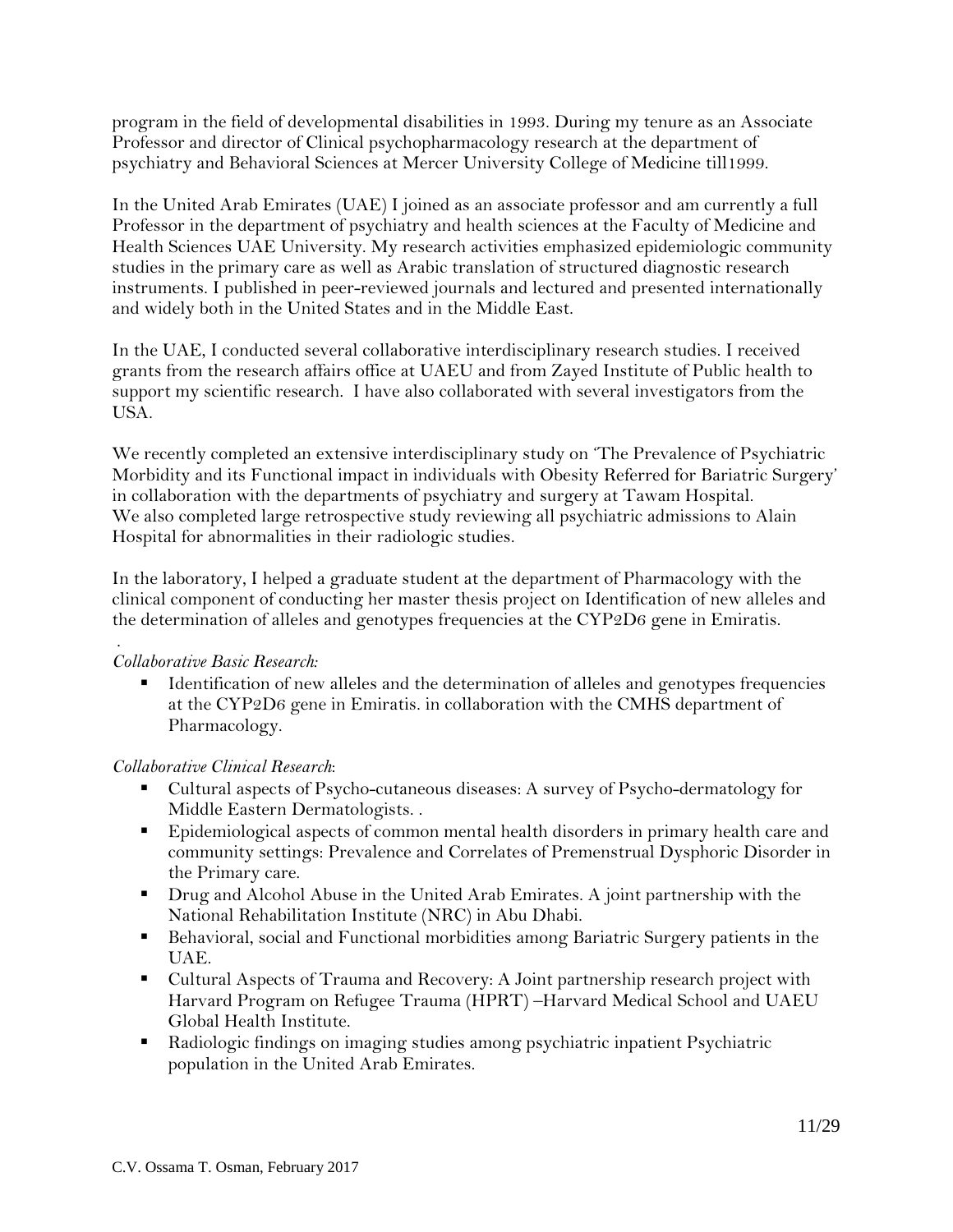- Adjustment to Mental Health problems Among Oncology Patients. Collaboration with Tawam Hospital psychiatry, Psychology and Oncology services.
- Enhancing Wellbeing for obese Emiratis who undergo Bariatric Surgery.

## **DESCRIPTION OF THE TEACHING EXPERIENCE**

Since my residency and Fellowship training in the United States I was involved in teaching medical students and multidisciplinary staff. I continued with this interest as part of my responsibilities as a faculty member at three universities in the U.S. Subsequently I was also involved in teaching during my tenure years at CMHS.

For the past 13 years at the CMHS, I used various tools of teaching, which I had employed successfully in the U.S. The "Hand-on approach" and "Problem-based style" were the recommended methods, which I implemented well.

My teaching methods include:

- *Lectures and seminars* (interactive sessions) for junior and senior psychiatry students.
- *Bedside teaching*, which includes case presentation, investigations, management and discussion.
- Clinical skills training on simulated patients at the skills lab for the Organ System course students.
- **Problem based learning (PBL) for module.**
- Approach to the case of the week and Wrap up sessions at the Behavioral Sciences module – Organ System course.

I conduct the clinical bedside teaching method to understand clinical problems and integrate all steps of learning (full history taking, revie of systems, differential diagnosis, relevant investigations/psychological assessments, and management). This method improves teaching efficacy and learning capability. I select the cases at the beginning of the day for the students and I directly supervise them while they perform the above clinical steps of learning after an initial demonstration. Common as well as critical clinical conditions are usually selected for these teaching sessions, as students need to be exposed to advance clinical thinking.

The details of my teaching in CMHS:

## **Undergraduate**

## • **Coordinator of The Clinical Skills Module for Behavioral Sciences** (since 2011)

My main responsibilities included planning of teaching schedules, communicating with mentors, setting, and writing up the OSCE cases for the end of course exam. In addition, I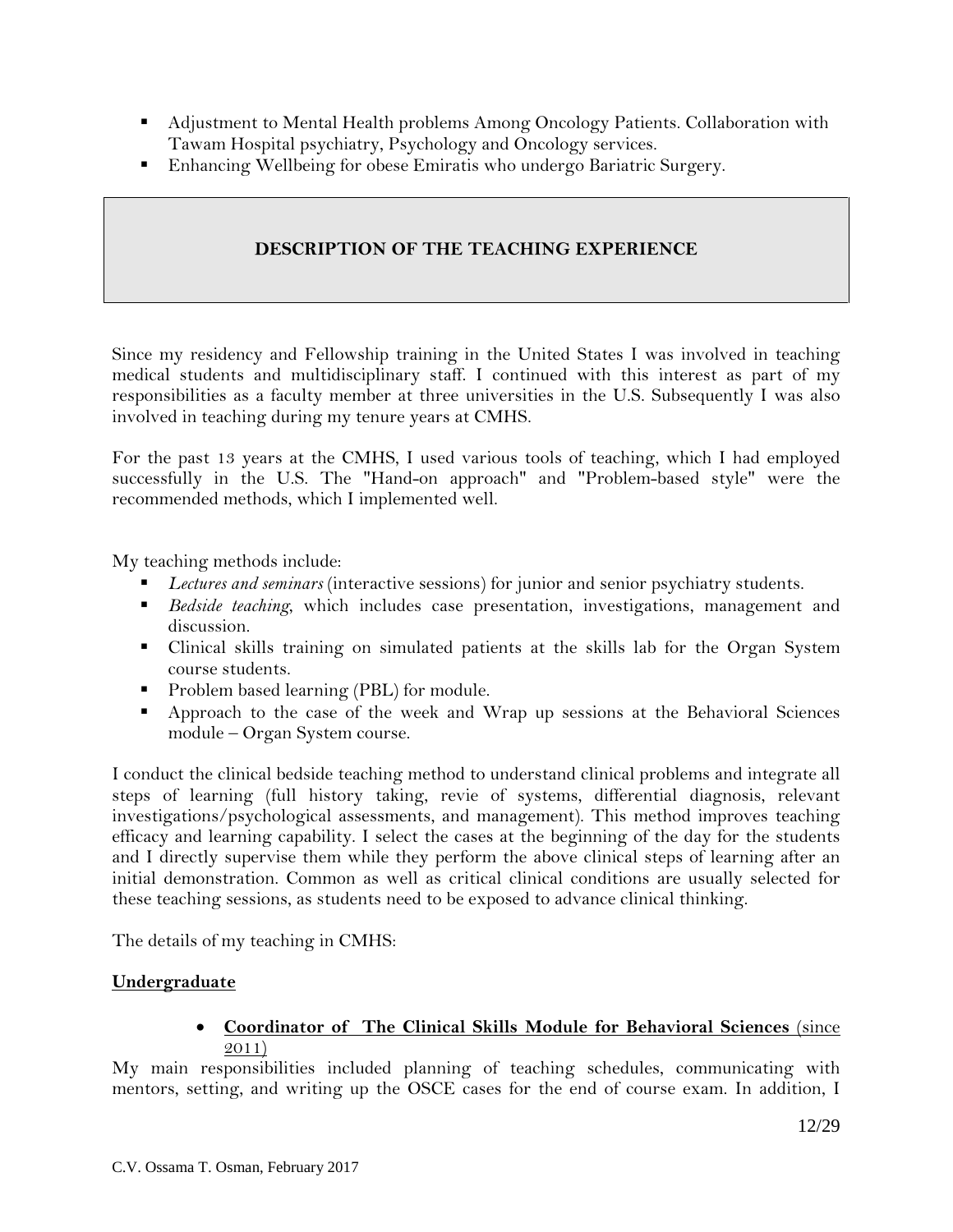prepared the selection of teaching faculties and overlook their roles and activities during the small group tutorial sessions. To further advance the Clinical Skills module, I participated in performance improvement activities to review the curriculum annually to meet the standards. I assisted with reviewing and standard setting sessions for the examination. More specifically, I carried out the following tasks on regular basis.

- 1.Delivering weekly lecture introducing weekly theme
- 2.Planning and constructing all session contents and forms.
- 3.Organizing/coordinating all student small group sessions.
- 4.Actively participated in the tutorial small group sessions.
- 5.Preparation of end of course OSCE questions.
- 6.Participation in the OSCE examinations.
- 7. Provided guidelines for residents to participate in the teaching during the sessions.
- 8.Introducing for the first time the Clinical skills for risk assessment of suicide, violence, substance abuse screening and intervention
- 9.Introducing the Clinical skills student screening forms which focus on differential diagnosis of Behavioral Health conditions.
- **Coordinator of The Social Behavioral Sciences Module for the Bachelor of Medical Sciences Degree** ( Three credit hours Fall Semester course since 2014)

My main responsibilities included designing, planning of teaching schedules, communicating with teachers, setting, and writing up the written mid-term and final MCQ exams, for the end of course exam. I also mark the exam answers and the required research assignments. I enter the final grade on the University portal at the end of semester. I assisted with reviewing and standard setting sessions for the examination. More specifically, I carried out the following tasks on regular basis.

| 1. Delivering three weekly sessions which included:     |
|---------------------------------------------------------|
| Introduction to the Course                              |
| Describe approaches to understanding communities        |
| with a focus on the sociocultural                       |
| Discuss Obedience, prejudice and discrimination         |
| Define Prosocial behavior, Social cognitions, Social    |
| attitudes                                               |
| Define Human aggression, violence and trauma            |
| Define Group dynamics, leadership, group decision-      |
| making, conflicts, cooperation and group influence      |
| Explain Erikson Theory for psychosocial development     |
| Identify and define the Neurodevelopmental              |
| milestones                                              |
| Discuss human sexuality-Psychosexual Development        |
| Theory                                                  |
| Discuss the Social Learning theory                      |
| Define Classical (Pavlovian) Conditioning Lecture 5     |
| Discuss practical applications of Classical and Operant |
| Conditioning                                            |
| Define Operant conditioning (2 lectures)I               |
|                                                         |

:

: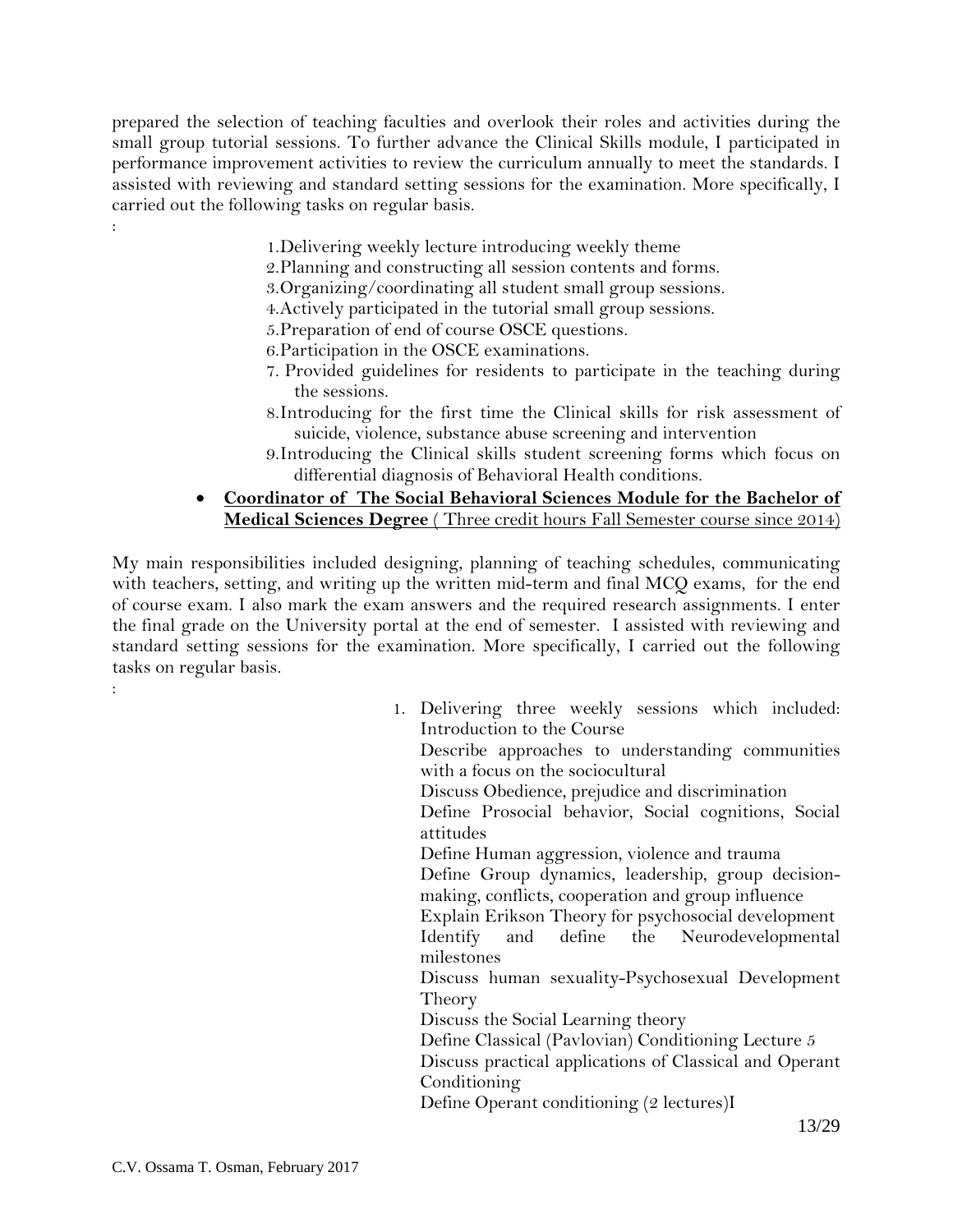Discuss the applications of Operant conditioning Ontogenesis of Anxiety and Personality development: concepts of attachment, stranger anxiety, separation anxiety, and temperament Discuss Dimensional and Categorical approaches to understanding pathological personality functioning Discuss the Social Moral development and associated ethical and legal concepts Lecture 14 Describe the psychodynamic theories of Freud Part I Describe the psychodynamic theories of Freud Part II Explain mature defense mechanisms Describe Neurotic Defenses Discuss Immature Defenses Lecture 12 Explain Narcissistic defenses Lecture 12 Describe the common psychological tests

- 2. Planning and constructing all session contents.
- 3. Preparation of end of course exam questions.
- 4. Invigilate the mid-term and end of module examinations.
- **Coordinator of the Ethical Conduct in Biomedical Research** Course ( one credit hours core graduate Fall Semester course since 2012)

My main responsibilities included designing, planning of teaching schedules, communicating with teachers, setting, and writing up the written mid-term and final MCQ exams, for the end of course exam. I also mark the exam answers and the required research assignments. I enter the final grade on the University portal at the end of semester. I assisted with reviewing and standard setting sessions for the examination. More specifically, I carried out the following tasks on regular basis.

- 1. Delivering three weekly sessions.
- 2. Planning and constructing all session contents
- 3. Preparation of end of course exam questions.
- 4. Invigilate the mid-term and end of module examinations.
- Co-Coordinator of The Junior Psychiatry Clerkship (since 2011)

.

My main responsibilities included co-planning of teaching schedules, communicating with mentors, co-setting examinations (written and clinical), and participating in the evaluation throughout the year. In addition, I co-prepared the selection of teaching faculties and helped overlook their roles and activities. To further advance the Junior Clerkship, I participated in reviewing the curriculum to meet the international standards for credentials. I assisted with reviewing examination questions, updated and vetted them. I viewed the exam results before reporting the grades.

: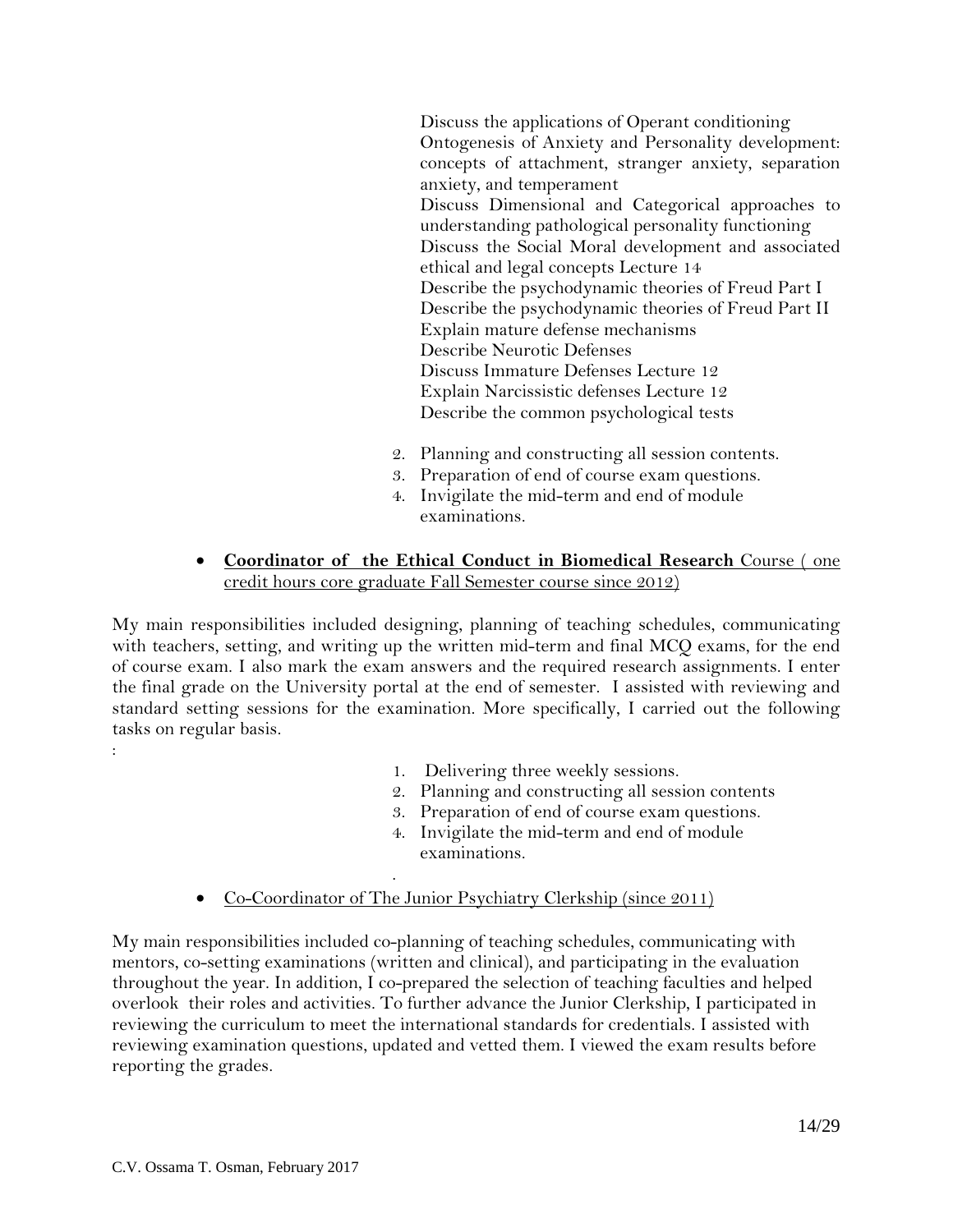- Teaching in the Organ System Course and Medical Science Course:
	- PBL regular tutoring for the Module
	- PBL occasional tutoring for the Neurosciences Module
	- Regular lectures at the Behavioral Sciences Modules
		- Learning & Behavior Modification (2 lectures)
		- Defense Mechanisms (2 Lectures)
		- Biopsychosocial Model for Assessment and Management of Drug Addiction.
		- Ontogenesis of Anxiety Disorders
		- Cognitive Approach to the Treatment of Depression
		- **DSM-IV Criteria for Personality Disorders**
		- Risk Management in Personality Disorders
		- **Dynamic Principals and Management of Borderline Personality** Disorders
		- **Prosocial Cognitions, Behaviors and Attitudes**
	- "Introduction to the case of the week" and "wrap up" sessions (Substance abuse-Personality disorders)
	- Communication skills sessions
	- Teaching in the Course on Professional Practice and Communication (Premedical I)
		- Medical Ethics, western and Islamic (2 lectures)
		- Stress, stress management  $(2 \text{ lectures})$

## **Postgraduate**

• Director of Al-Ain Psychiatry Residency Program (2004-2011):

I was the co-coordinator of Al-Ain Psychiatry Residency Program for 2 years (nominated by the Dean). The program was established by FMHS in 2004, with the affiliated hospitals (Al-Ain, Tawam and Oasis). I designed this program as the first UAE joint psychiatry residency training program in 2004, and was the founding director of the program till 2011. I continued to advise and support the program at Alain Hospital, which was later accredited by ACGME-I under the new sponsor (Abu Dhabi Health Authority). It was approved by Arab Board of Health Specialization Council. Whereby there was only a handful of qualified UAE national psychiatrists before 2004, the program has since graduated more than 50 UAE National Psychiatry Specialist. They now staff and lead the psychiatric practice and facilities throughout the country. I summarize my roles as follows:

- 1. I designed the entire curriculum after reviewing the standards from North America, Australia and the UK.
- 2. Implemented changes that allowed expansion to three independent program.
- 3. Established the rotation goals, objectives and required competencies.
- 4. Established the resident promotion policy.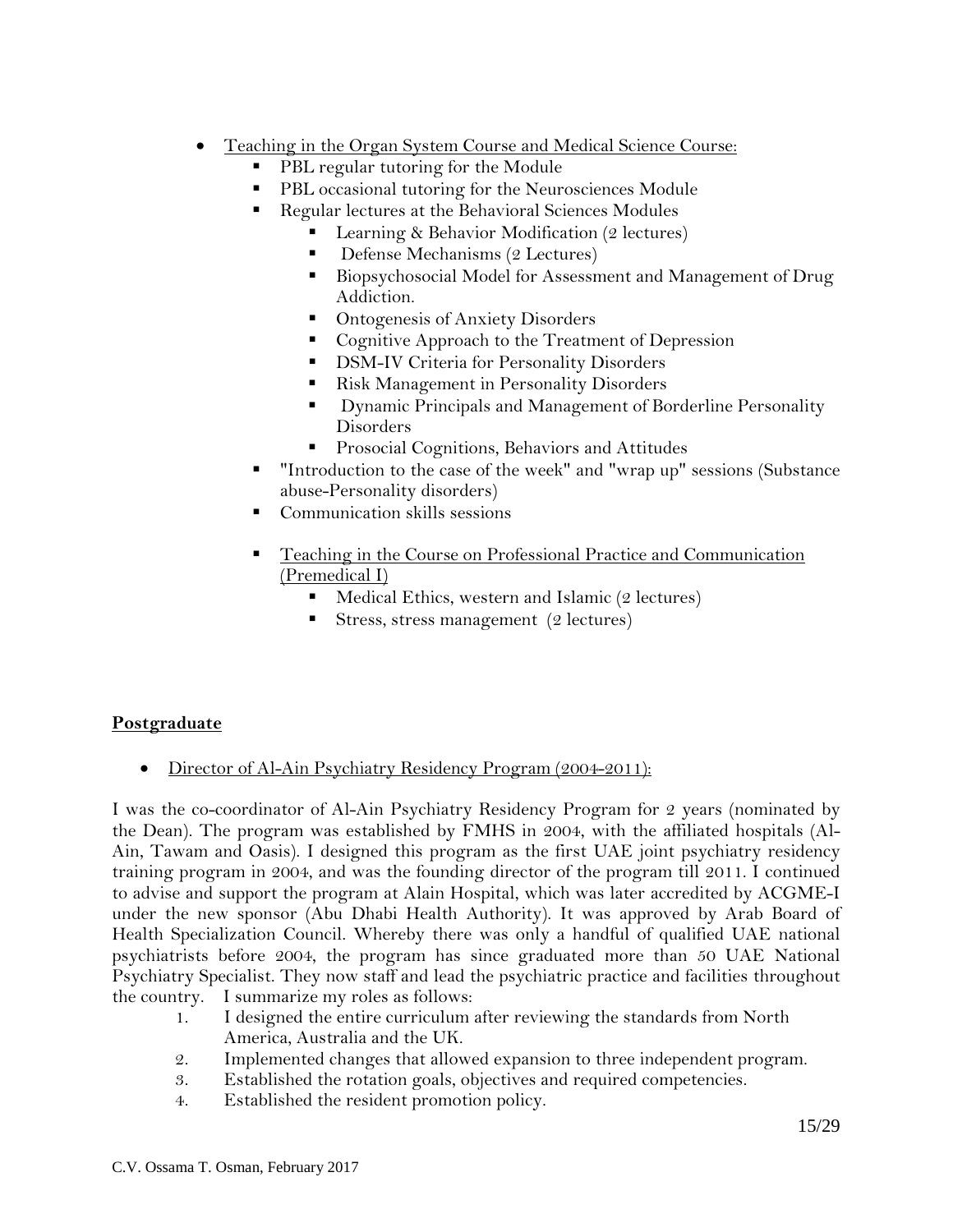- 5. Screened, interviewed and selected the applicants.
- 6. Prepared the annual schedules for resident rotations.
- 7. Tracked and monitored the attendance and "on call" duties.
- 8. Organized the academic "full-day" activity (a main academic activity for the residents), CME, and bedside teaching.
- 9. Appointed the chief residents.
- 10. Developed guidelines for residents to teach specific topics in the Junior Psychiatry Clerkships.
- 11. Mentoring and counseling residents and providing them with appropriate feedback.
- 12. Preparing annual evaluation reviews and maintaining rotation evaluations.
- 13. Organizing leave requests to assure appropriate coverages for all services.
- 14. Maintaining documentations for the Arab Board eligibility
- 15. Meeting with health authority in UAE (Ministry of Health, Health Authority Abu Dhabi, Dubai Health Authority) to standardize the training.
- I provided bedside teaching for the residents at the affiliated hospitals
- Regularly giving seminars and didactic sessions to cover the social Behavioral basic science topics and the psychiatric disorders.
- Invited speakers for Seminars, Workshops and Lectures at the affiliated hospitals.
- Organized and participated in the end of year annual residency exam (Oral/Clinical).
- Participated in teaching review courses and mock oral/clinical exam sessions that prepared residents for the examinations.
	- Program Director, Higher Professional Training Diploma in Psychotherapy: College of Medicine and Health Sciences- United Arab Emirates University 2011-curent

(Thus far graduated 66 diploma candidates)

## **DESCRIPTION OF CLINICAL EXPERIENCE**

#### **July 1979 –June 1980**

Internship (rotating) at Cairo University Hospitals-Faculty of Medicine Cairo-Egypt

#### **July 1980– June 1981**

Resident (Compulsory civil service in general medicine) at Ministry of Health Hospitals- Cairo-Egypt

#### **August 1981– June 1983**

Moving to the United States, prepared and sat for equivalence medical exams, obtained ECFMG certification, applied and interviewed and joined the national residency matching program.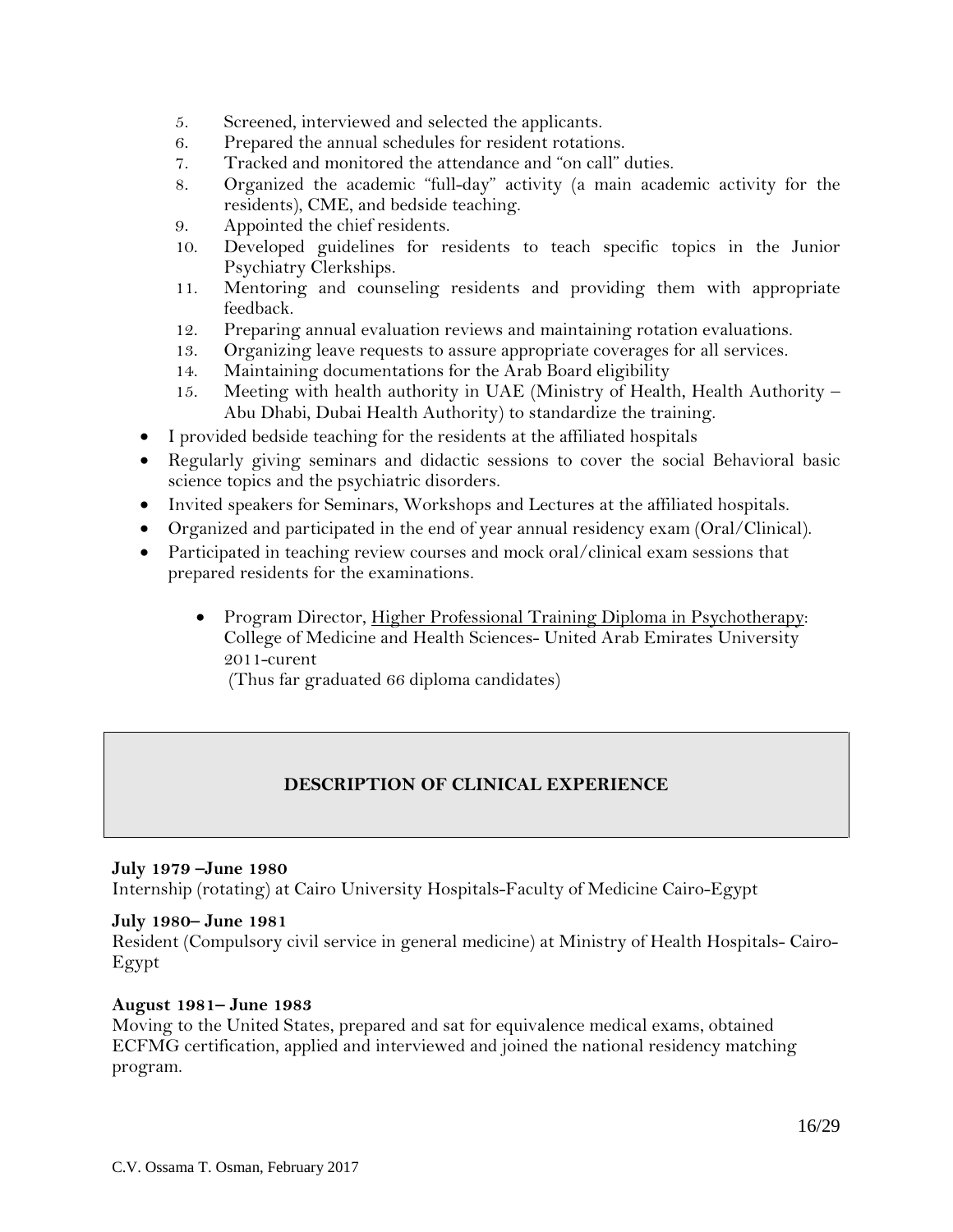#### **July 1983 – June 1987**

Psychiatry Resident (PGY-1 to PGY-4) Training at Southern Illinois University School of Medicine, P.O. Box 19230, Springfield, Illinois U.S.A. 62794-9230

**July 1987 – June 1990**

Clinical Research Fellow (PGY-5 to PGY-7), The Clinical Pharmacology Section, Neuroscience Branch at The National Institute of Mental Health (NIMH)- Bethesda, Md

#### **July 1990 – June 1991**

Assistant Professor, College of Medicine, University of South Florida, and Consultant Psychiatrist and Chief of Schizophrenia Research Program at the Bay Pines Veterans Administration Medical Center, Tampa- St. Petersburg, FL

#### **July 1991– June 1993**

Assistant Professor of Psychiatry, College of Medicine, Southern Illinois University, Springfield, Illinois, USA.

**July 1993 – June 1999** Associate Professor, College of Medicine, Mercer University, Macon, Georgia, USA..

**August 1999 – April 2004** Medical Director, Al-Amal Hospital in Jeddah (200 bed Addiction Treatment Hospital).

#### **August 2004 – present**

Associate Professor of Psychiatry at CMHS, UAE University, Al-Ain, UAE. Consultant Psychiatrist at Al-Ain and Tawam Hospitals, Al-Ain, UAE.

**SUB-SPECIALIZATION:** Clinical Psychopharmacology- Trauma and Recovery.

## **DESCRIPTION OF CLINICAL SERVICES AT CMHS**

## **THE CLINICAL PSYCHIATRY SERVICE IN UAE**

Launching the first Higher Professional Clinical Diploma Program in Psychotherapy in the UAE is my most significant input to the healthcare system. I also maintained the only clinic of its kind at Oud Altouba Community Health Center in September 2004, which until 2011 was the only Community consultative clinic available in the Emirate of Abu Dhabi. This unique clinical activity grew over the years, providing distinctive and comprehensive ambulatory and consultative services in Psychiatry for the primary care physicians.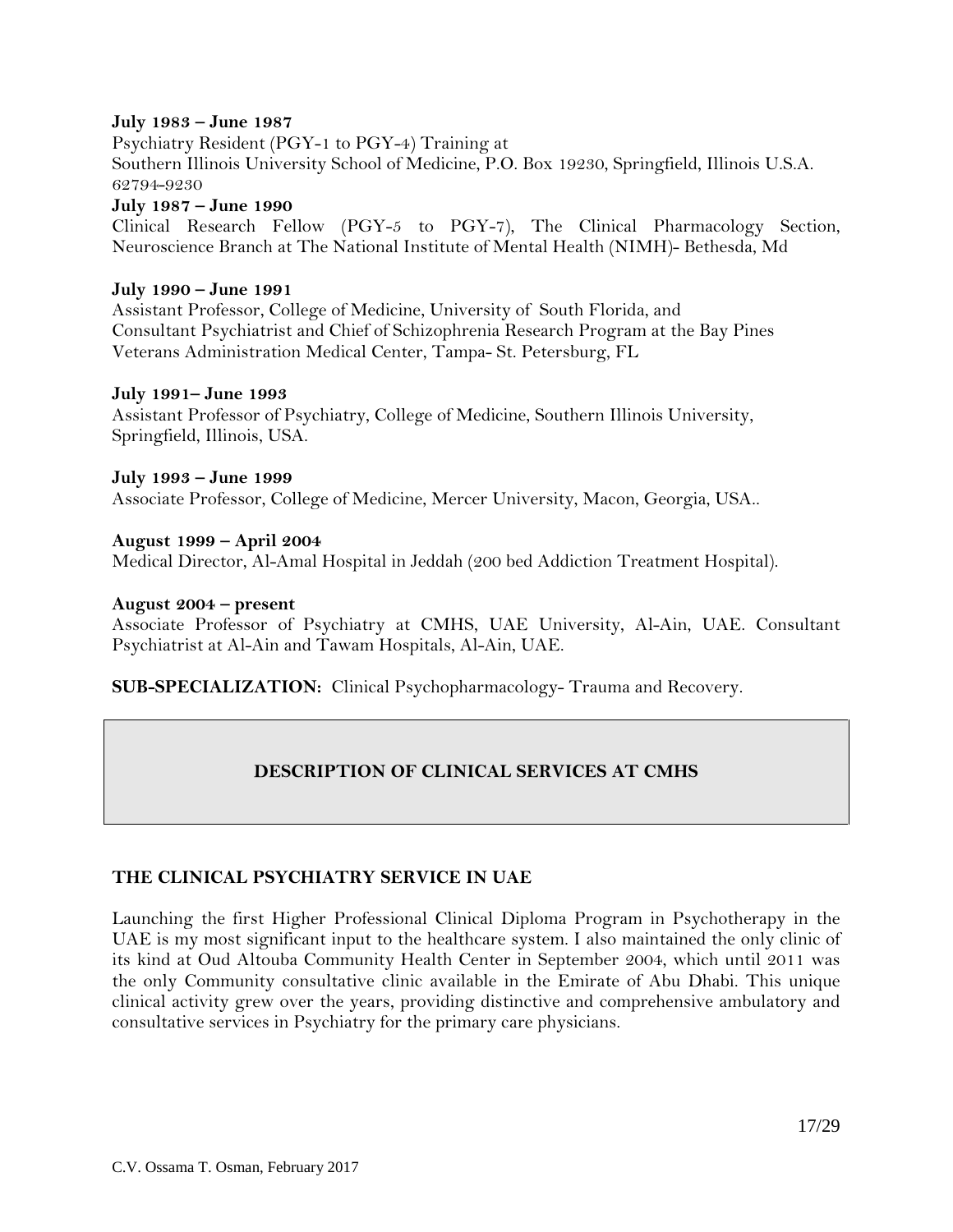At community level, I made my specialty of Psychiatry reachable and understandable by participating in numerous community mental health activities. I have been active in CME and public health and mental health activities.

I am a member of scientific committees for international and local conferences, workshops and scientific meetings.

## **TAWAM HOSPITAL**

- Consultant in Psychiatry.
- Regular weekly outpatient clinic (Mondays) in Psychiatry.
- Consultations of Bariatric Patients.
- Consultations referred from Emergency department
- Consultations referred from Neurology, Pain Clinic and other Medical Services.
- Contributing to CME and academic activities Sponsored by the hospital for medical staff

## **AL-AIN HOSPITAL**

- Consultant in Psychiatry.
- Regular weekly Clerkship teaching rounds.
- On call (Third) for Psychiatry 3 times monthly with psychiatric inpatient admissions and week end hospital rounds (from 2004-2010 ).
- Contributing to CME and academic activities of the hospital by delivering appropriate seminars and workshops to the hospital staffs, residents and nurses.
- Reviewing hospital guidelines for Risk assessment, Restraints and seclusion.

## **AMBULATORY HEALTH SERVICES**

• Had a weekly Psychiatric Consultation clinic at Oud Altouba Family Health Center which was the only Community Psychiatric consultation clinic in Alain providing consultative support, Diagnosis and Management for Primary Care physicians (2004- 2015).

## **OTHER IMPORTANT CLINICAL SERVICES:**

- Member of the Forensic evaluation liaison Committee for evaluation of court referred cases from Alain District court of appeal.
- Member of Abu Dhabi Health Authority committee on development of Mental Health Practice guidelines for the primary care (2015). The committee developed guidelines for assessment and management of anxiety and depression for primary care physicians practicing in the Ambulatory Health Care Services in the Emirate of Abu Dhabi.
	- Writing questions for Abu Dhabi Health Authority Examination for Psychiatry residents (2015-2016).
	- **Member of the Interview panel for licensing psychiatrist in Abu Dhabi (2014-**2015).
	- Participated in educational programs organized by Health Authority Abu Dhabi, to improve public mental health education awareness.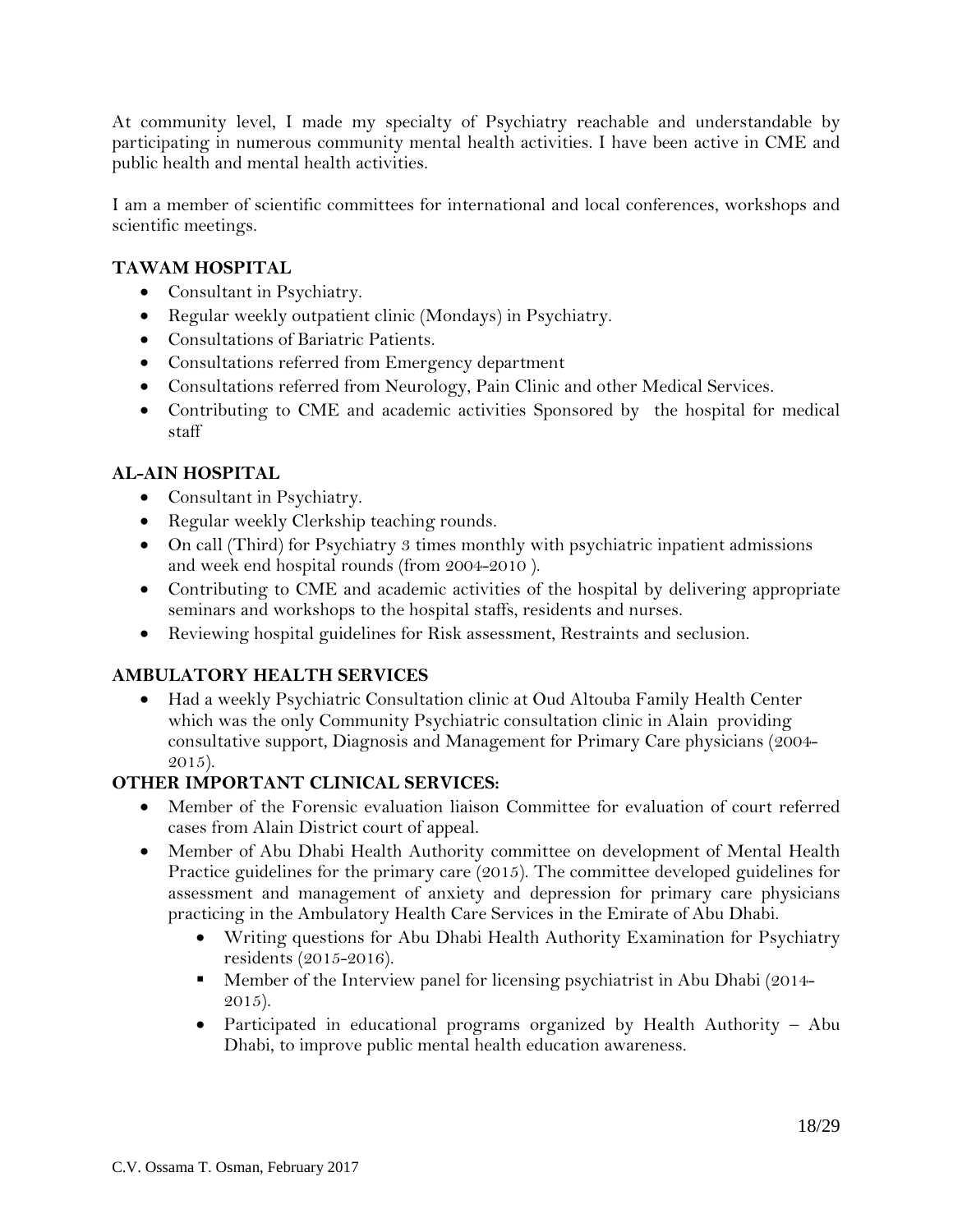• Constructed the curriculum, the clinical guidelines and evaluation forms for all the Clinical rotations for psychiatry residents in the training program (2004- 2011)

## **ADMINISTRATIVE RESPONSIBILITIES**

## **Course Coordinator for the Behavioral Sciences Clinical Skills course (since 20111)**

## **Course Co-Coordinator of the Junior Psychiatry Clerkship (since 2010)**

• As a Co-Coordinator Psychiatry Clerkship, my main responsibilities included coplanning the teaching schedules, communicating with all teachers, setting the examinations (written and clinical), and participating in the evaluation process namely examinations throughout the year. In addition, I made the necessary selection of teaching faculty; and informally oriented several new clerkship coordinators to their duties.

In an effort to develop and improve the Junior Psychiatry Clerkship, I co-presented a comprehensive (USMLE competency-based) upgrade plan to meet the international standards for credentials. I also participated in reviewing all the written examination questions and update it, creating a question bank, vetted questions and participated in the standard settings for end of clerkship written exam component.

I carry out the following tasks on regular basis:

- 1. Co-Planning and construction of the Clerkship
- 2. Co-coordinating students rotation
- 3. General Psychiatry teaching as described above at Junior Psychiatric Clerkship teaching.
- 4. Co-Preparation of the final end of Clerkship examination
- 5. Correction of the case write ups, written examinations, evaluation of the final clinical examination, and co-authorization of the final result
- 6. Organize and liaise the cooperation between the teachers in the affiliated hospitals.
- 7. Mentoring the students on how and where to choose their external elective summer training and to guide them for their medical career.

## **Director of the first UAE Psychiatry Residency Program (2004-2011):**

19/29 • I was nominated by the Dean of the Faculty of Medicien at UAEU to start a post graduate residency training program in Psychiatry. I was therefore, the founding director for the first joint UAE national Program in Psychiatry. A collaboration between four hospitals in three cities; Alain and Tawam Hospitals (in Alain), Sheik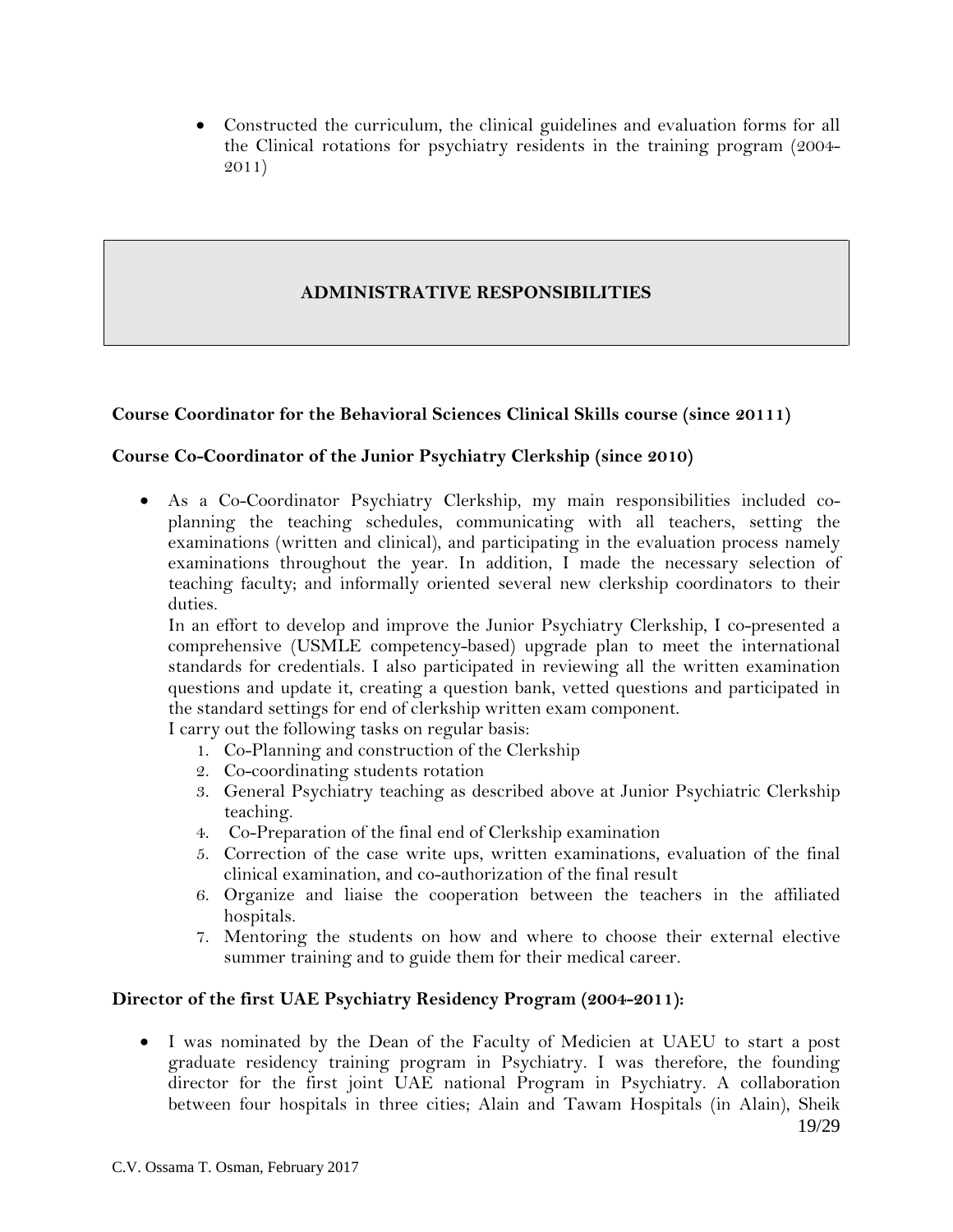Khalifa Medical City (SKMC) and Zayed Millitary Hospital (in Abu Dhabi), and Rashed Hospital (in Dubai). ). This 4-year training program was approved by Arab Board Medical Specialization Council. It was considered a model for the region and grew up to become three separate programs two of which were later accredited in 2011 by the Accreditation Council for Graduate Medical Education (ACGME-i). I summarize my roles as Director as follows:

- 1. Develop all program structures and committees
- 2. Develop all rotations, its detailed goals and objectives and program outcomes.
- 3. Implemented improvements and changes in the structure of the program, which allowed increasing the number residents and later accreditation vby ACGME-i
- 4. Supervised the program and worked on curriculum development and establishment of recruitment policies for new residents.
- 5. Screened, interviewed and selected the new residents.
- 6. Issued the letter of acceptances.
- 7. Prepared annual schedules for resident rotations and tracked and monitored their attendance and "on call" duties
- 8. Organized the academic day (the main academic activity for residents on Tuesdays), CME, bedside teachings, and workshops.
- 9. Appointed the chief residents.
- 10. Developed guidelines for residents to teach specific topics within the Preclinical students in the simulation center at the college of Medicine..
- 11. Mentored and counseled residents and provided them with appropriate feedbacks.
- 12. Prepared annual evaluations and maintained rotation evaluations.
- 13. Organized leave requests to assure appropriate cover of the services.
- 14. Maintained documentations for the Arab Board eligibility).
- 15. Providing recommendation letters and verification of training.
- 16. Meeting with the Arab Board office in UAE (Ministry of Health, Health Authority – Abu Dhabi, Dubai Health Authority) to standardize postgraduate psychiatry training across the country

#### **Chaired the Student's Welfare committee for two years (2008-2010).**

- Monitored and supported the routine immunization program for new medical students. And those required by the visiting country for external rotations outside the country.
- Provided moral support for the students by attending their activities: sport days at FMHS and off-campus, career day at FMHS and off-campus, National day, the White Coat Ceremony for the new students and reciting the oath, and the graduation ceremonies.

## **Chaired the Arab Board of Psychiatry Committee for Curriculum, accreditation and Credentialing for 9 years (since 2008).**

I summarize my roles as committee chair as follows:

- **•** I led the efforts to design the curriculum in psychiatry (initially in 2008 and updated in 2016) for training programs in 15 Arab countries.
- I formed subcommittees to conduct site visits for reaccreditation of programs with expired accreditation.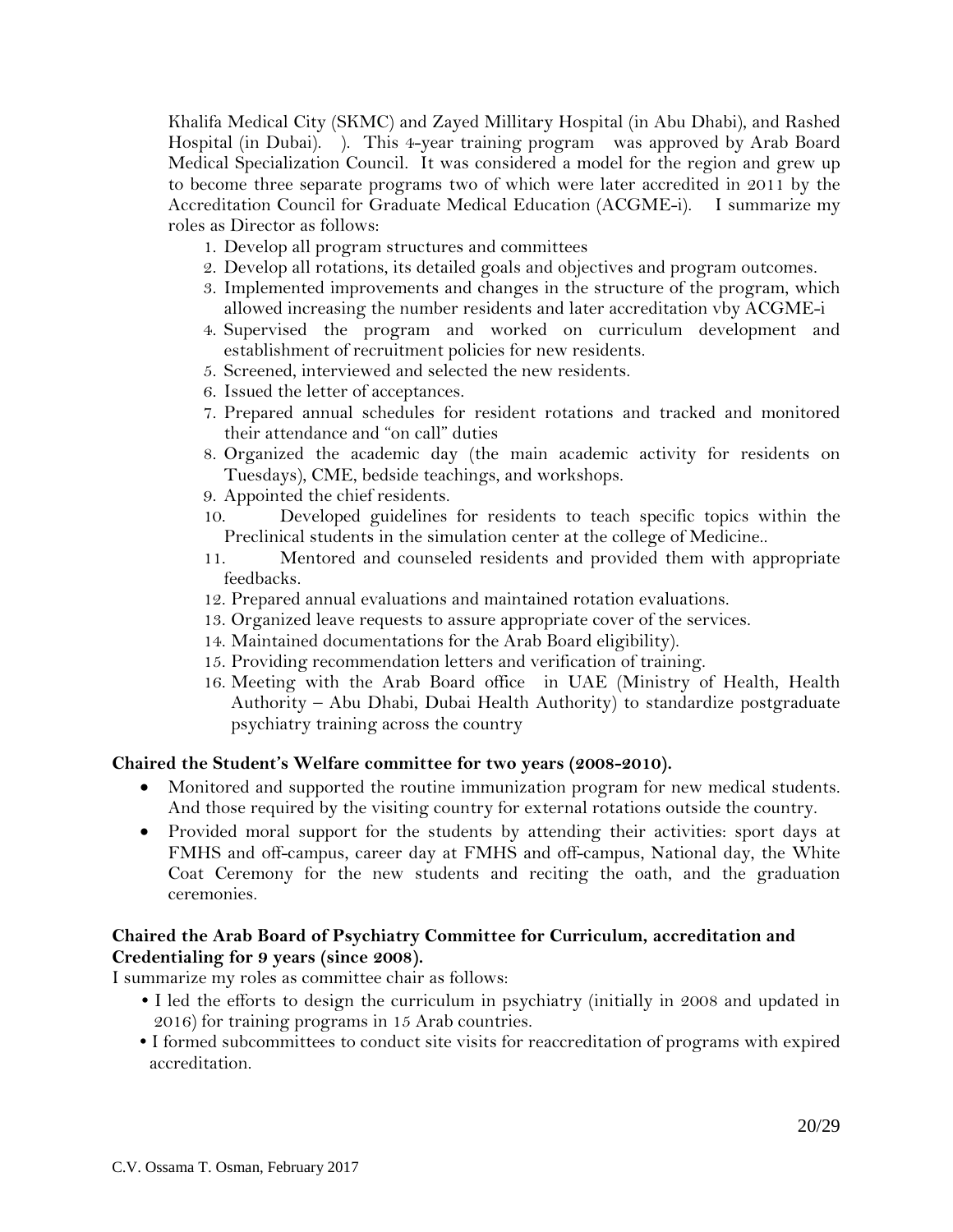- I reviewed outcomes of reaccreditation subcommittee site visit reports and drafted final decision letter with contingencies (if any) to be sent to the visited programs.
- I advised the scientific council for Psychiatry and the secretary general on all aspects of credentialing of candidates and accreditation of new and expired programs.
- **•** I attended the annual final oral/clinical exit exam as an examiner and monitor.

 **. •** I also drafted the first child psychiatry subspecialty curriculum design for the Arab Board (2015); the final version was later finalized by a consultative committee of child psychiatrists and approved in 2016. **.**

## **currently Chair of the Arab board of Psychiatry executive committee (2017)**

#### **Others:**

- Member of the Arab Board of Psychiatry Executive Committee
- Member of the College of Medicine Undergraduate Medical Education curriculum.

## **RAISING FUNDS**

- Elected Secretary-Treasurer for the Neurosciences Research Priority Group at the College of Medicine and Health Sciences at UAEU. In this capacity I participated in successful Fund-raising for the International Brain Research Organization conference held in Alain 2011.
- Fund-raising for several CME activities (on-campus and in the community) within the Psychiatric department, CMHS, UAEU.

## **ABSTRACTS, CONFERENCES PRESENTATIONS AND PROCEEDINGS**

Numerous conference presentations some examples listed below:

• Emam E, **Osman OT -** Anxiety and depression among patients with obesity referred for bariatric surgery. European Psychiatry 28, 1 (2013).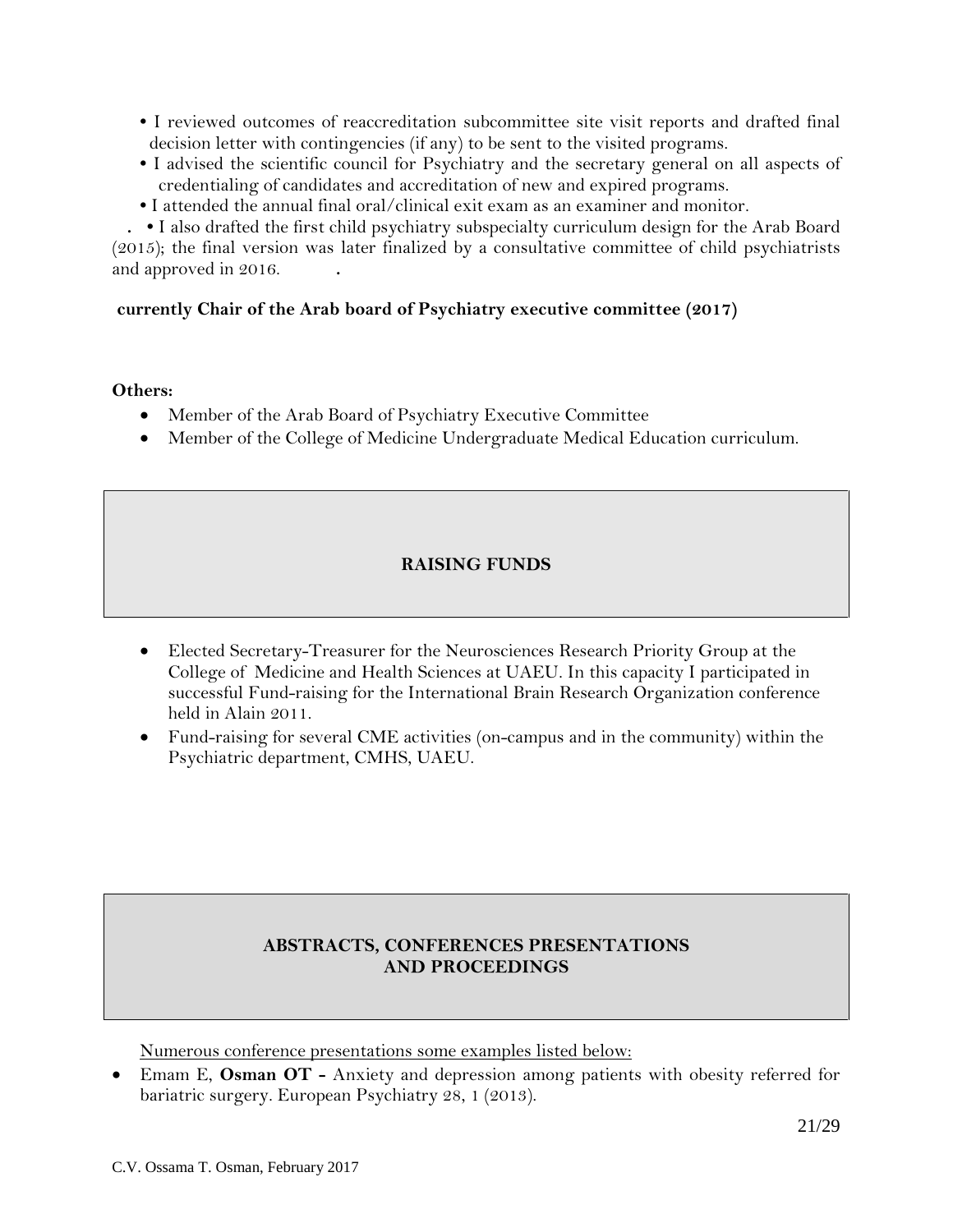- **Osman OT,** Sabri S, Shamsan A, Rizk D. Prevalence and sociodemographic correlates of premenstrual dysphoric disorder symptoms in the Gulf city of AlAin. International J of Psychiatry in Clinc Pract. 17, 31-32 (2013)
- **Osman OT,** Muffadel A. The Dubai World Dermatology and Laser Conference and Exhibition. Expert Rev. of Dermato 6 (4), 349-354 (2011)
- **Osman OT,** Ba'Najah U, Arafa O, Al-Abd A. Psychiatric co-morbidity among inpatients with chemical dependence in Saudi Arabia. J. of addictive diseases. 24 (2), 129-129 (2005)

## **CONGRESSES, CONFERENCES, WORKSHOPS, COURSES AND SEMINARS**

- $\checkmark$  "  $\bullet$  " Indicate the special active participation, beyond attendance, at the activity.
- $\checkmark$  Certain activity remarked either (BY INVITATION) or as (INVITED SPEAKER)

## **INTERNATIONAL**

## **21-24 October 2016**

The US Psychiatric and Mental Health Congress San Antonio, Texas

• **Poster # 235** *(Cerebral calcification as a differential diagnosis for psychiatric disorders: A Review of the Literature review).*

## **14-18 May 2016**

The 169th American Psychiatric Annual Meeting, Atlanta Congress Center, Atlanta, USA.

- **Symposium Organizer and Chair**
- **Symposium (***Highlights of Arab Psychiatry Over the Past Decade: Elements of Progress and Demands for the Future).*
- **Oral Presentation** *(Psychiatry in the Arab World: A decade of Progress and a future of Expectations)*

## **16-20 May 2015**

The 168th American Psychiatric Association Annual Meeting Toronto, Canada

• **Poster # 2485** *(Radiologic Findings Among Psychiatric Inpatients in the United Arab Emirates).*

## **16-20 May 2015**

The 168th American Psychiatric Association Annual Meeting Toronto, Canada

• **Poster # 2497** *(Profile of Mental Health Laws in the United Arab Emirates).* **REGIONAL and NATIONAL**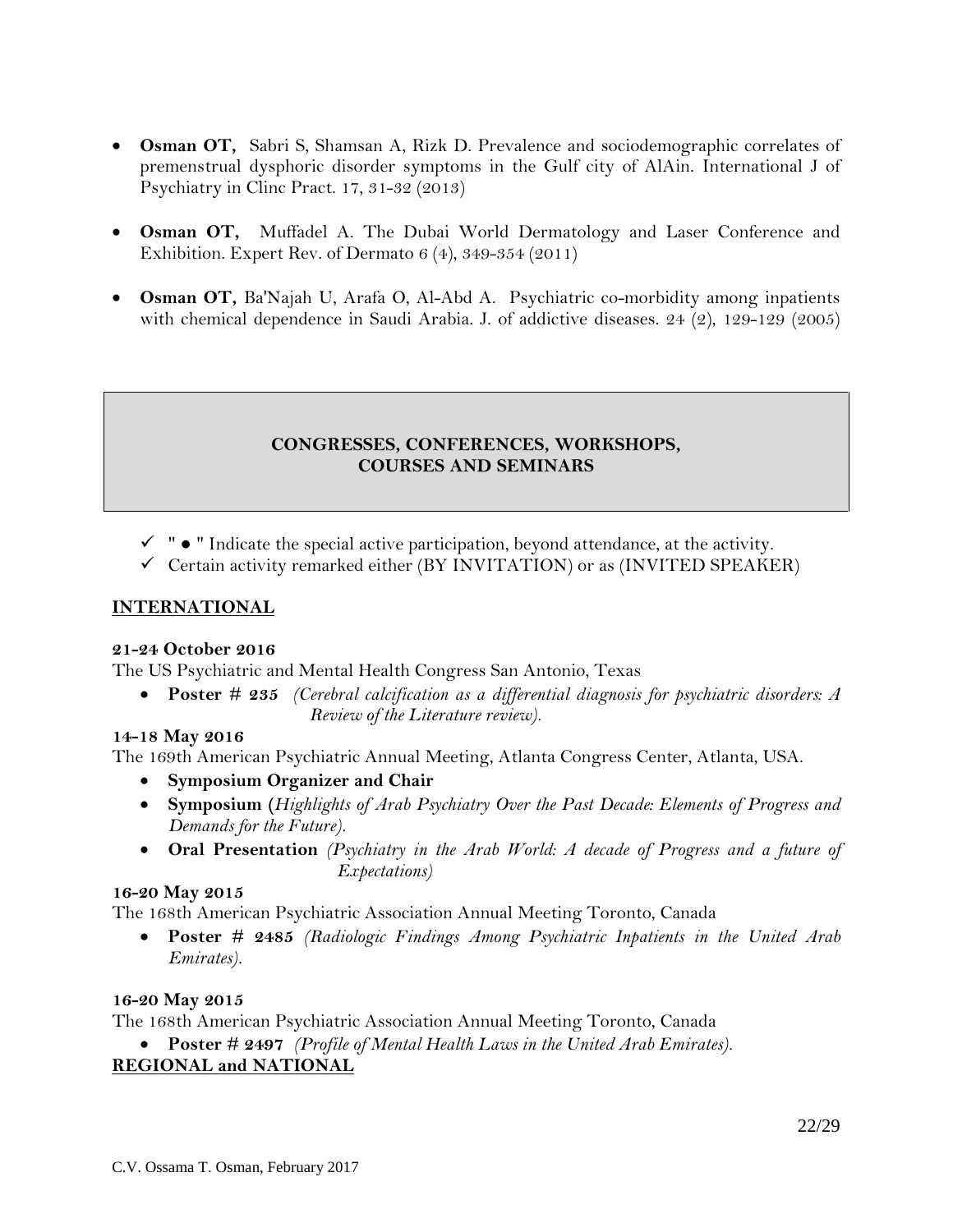## **12-14 January 2017**

The 5th International Child and Family Behavioral Health Conference, Abu Dhabi, UAE.

- Member of Scientific Committee
- **Workshop organizer** and Chair *(Interviewing and Case Presentation Skills for Arab Board Certification Preparation)).*
- **Presentation** *(elements of psychiatric history taking, conceptualization, organization and presentation of information).*
- **Symposium Chair** *(Updates on Mood Disorder Treatments)*
- **Symposium Chair** *(Psychotherapy Research Presentations: Effectiveness of Low Intensity CBT in reducing depressive symptoms on Arab Patients and Investigations Into Metaphor and Psychological Flexibility in People with Migraine Headaches)*
- **Presentation**

#### **28-30 January 2016**

The 4th International Child and Family Behavioral Health Conference, Abu Dhabi, UAE.

- Member of Scientific Committee
- **Workshop organizer** and Chair *(How to Prepare for The Arab Board Certification in Psychiatry).*
- **Presentation:** (*elements of psychiatric history taking, conceptualization, organization and presentation of information).*

#### **28-30 January 2016**

The 4th International Child and Family Behavioral Health Conference., Abu Dhabi, UAE.

- Member of Scientific Committee
- **Presentation:** (*Trauma across the life span).*

#### **24 November 2015**

The UAEU Annual Research Conference

**• Presentation:** *(Psychiatric comorbidity among Bariatric Patients)*

#### **29 May 2015**

Al-Noor Hospital symposium on the 'Interface between Psychiatry & Neurology', Abu Dhabi, UAE.

• **Presentation:** Therapeutic Interventions in Bipolar Disorder. (INVITED SPEAKER)

#### **9 November 2015**

Second Annual Mental Health Campaign and Psychiatric conference organized by RAK Medical and Health Sciences University.

• **Chairperson** Neuropsychiatric disorders in Children. (BY INVITATION)

#### **24-28 January 2013**

The 3rd Abu Dhabi International Child Mental and Behavioral Health Conference, Abu Dhabi UAE.

• **Invited Chair and Discussant** (*session on Management of Addictive Disorders).*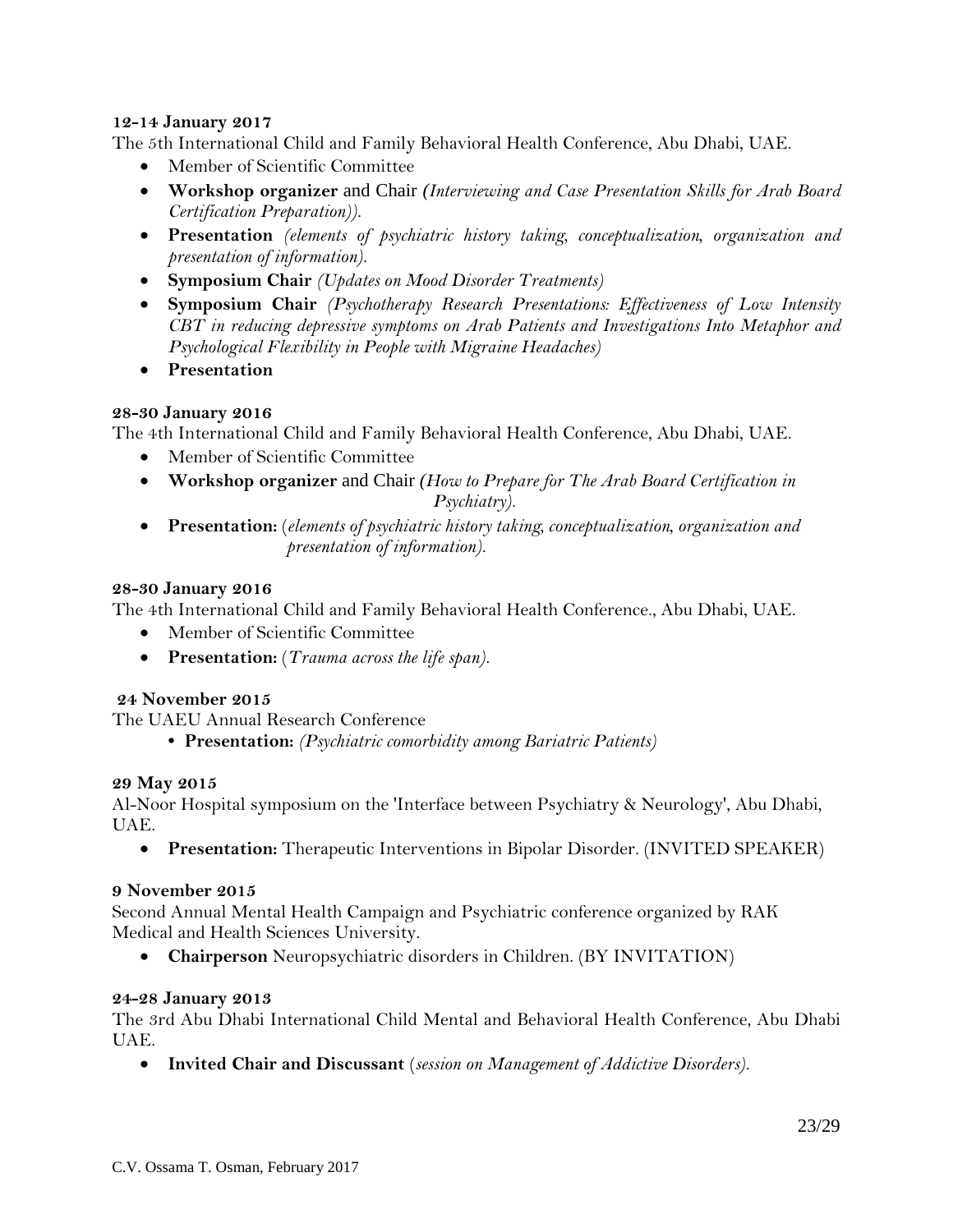#### **24 March 2015**

Cognitive Science Research series, The videogame Conference on Cognition, Simulation and Education. UAEU, CIT Bldg., UAE.

• Presentation: *Videogame Addiction advances in Assessment and Management.* (INVITED SPEAKER)

#### **Ossama M. Tawakol Osman**

#### Professor of Psychiatry, College of Medicine and Health Sciences, UAEU **Achievement Report Summary since joining the UAEU in 2004**

## **h index=9 RG score=28.26**

#### **A- Achievements in Research- publications in peer reviewed journals:**

*-Supervised a graduate student* (Rola Qumsieh) with the department of pharmacology in her Master thesis project that involved clinical pharmacology study that resulted in an important publication:

'Qumsieh RY, Ali BR, Abdulrazzaq YM, **Osman O**, Akawi NA, Bastaki SM. Identification of new alleles and the determination of alleles and genotypes frequencies at the CYP2D6 gene in Emiratis. PLoS One. 2011;6(12):e28943. doi: 10.1371/journal.pone.0028943. Epub 2011 Dec 22. PMID: 22216145'

#### - *Collaborated with the National Rehabilitation Center in Abu Dhabi (NRC)* resulted in:

1) a grant fund in excess of 300.000.00 DHS in 2015 to the College (Community Medicine)

2) Publication: Gaferi H, **Osman O**, Matheson C, Wanigaratne S, Bond C. Substance misuse in Arabic countries: the need for published research International Journal of Prevention and Treatment of Substance Use Disorders (2013).

- *Collaborated with an international institution:* The Harvard Program on Refugee Trauma (HPRT) which resulted in**: A)** grant funding from the Zayed Institute for Public Health (200.000.00 DHS).

#### **B- Achievements in Teaching**

*- Teaching workload* was a total of educational KPIs of **1002 credits** in 2015/2016 academic year.

#### **-** *Organized and participated in numerous workshops and seminars to teach colleagues* in

Psychiatry and other specialties (Primary Care Physicians) both in the UAE and abroad in Bahrain. *- -*

#### *- Educational management*

*\_ -*

- Member of Undergraduate Medical Curriculum Committee (UMCC)
- Established the first Structured Psychiatry residency training program which enrolled in excess of 50 National Psychiatrists since its foundation in 2004. Many of its graduates are now staffing, managing and leading psychiatric services in Alain, Abu Dhabi and Dubai.
- Established the first Higher Clinical Professional Diploma in Psychotherapy skills in 2012. I Co designed the curriculum for the Diploma as a joint UAEU-NRC effort. It had since graduated 46 professionals (mostly UAEU graduates) who currently staff major